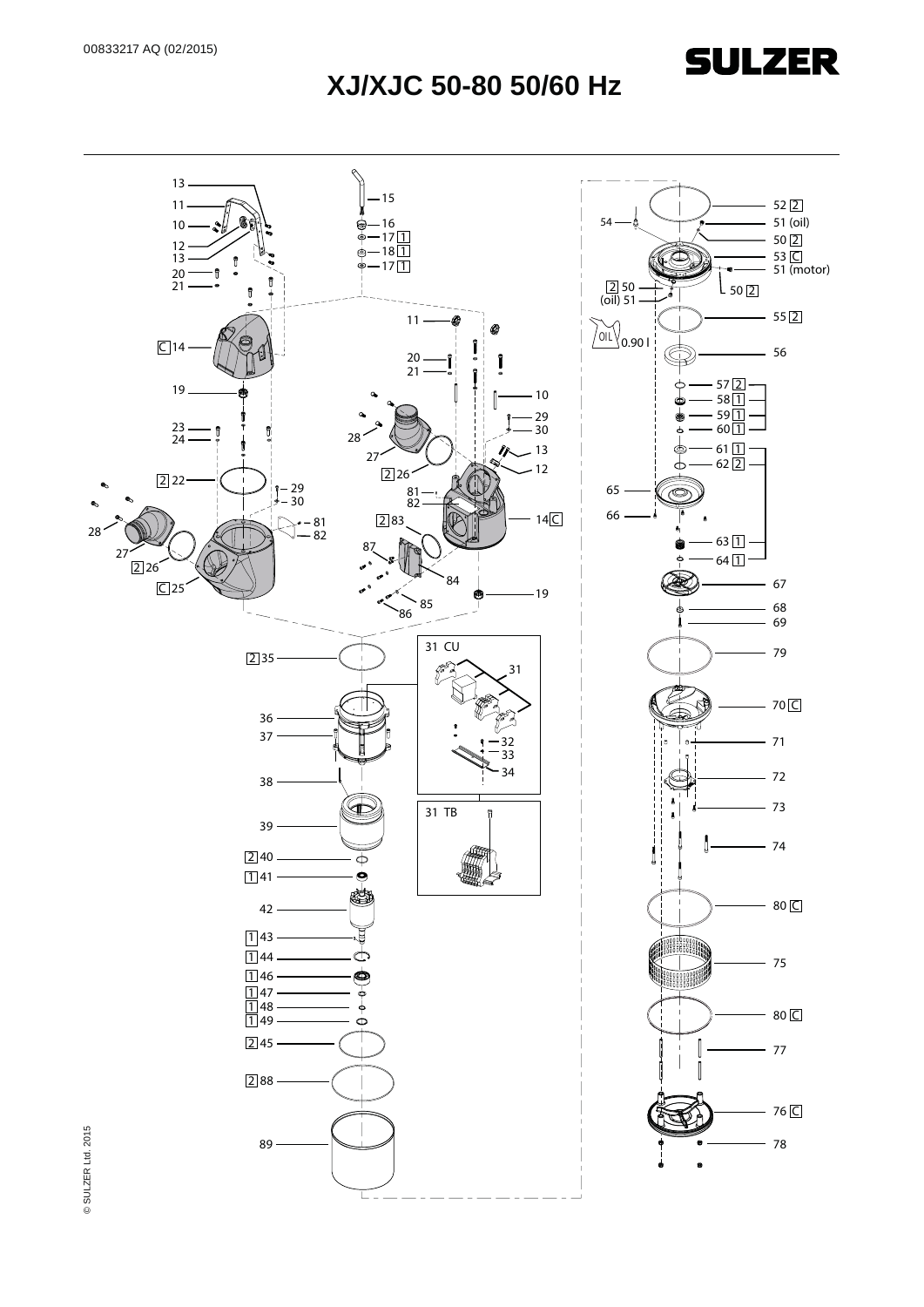AquaTronic Version



Accessories

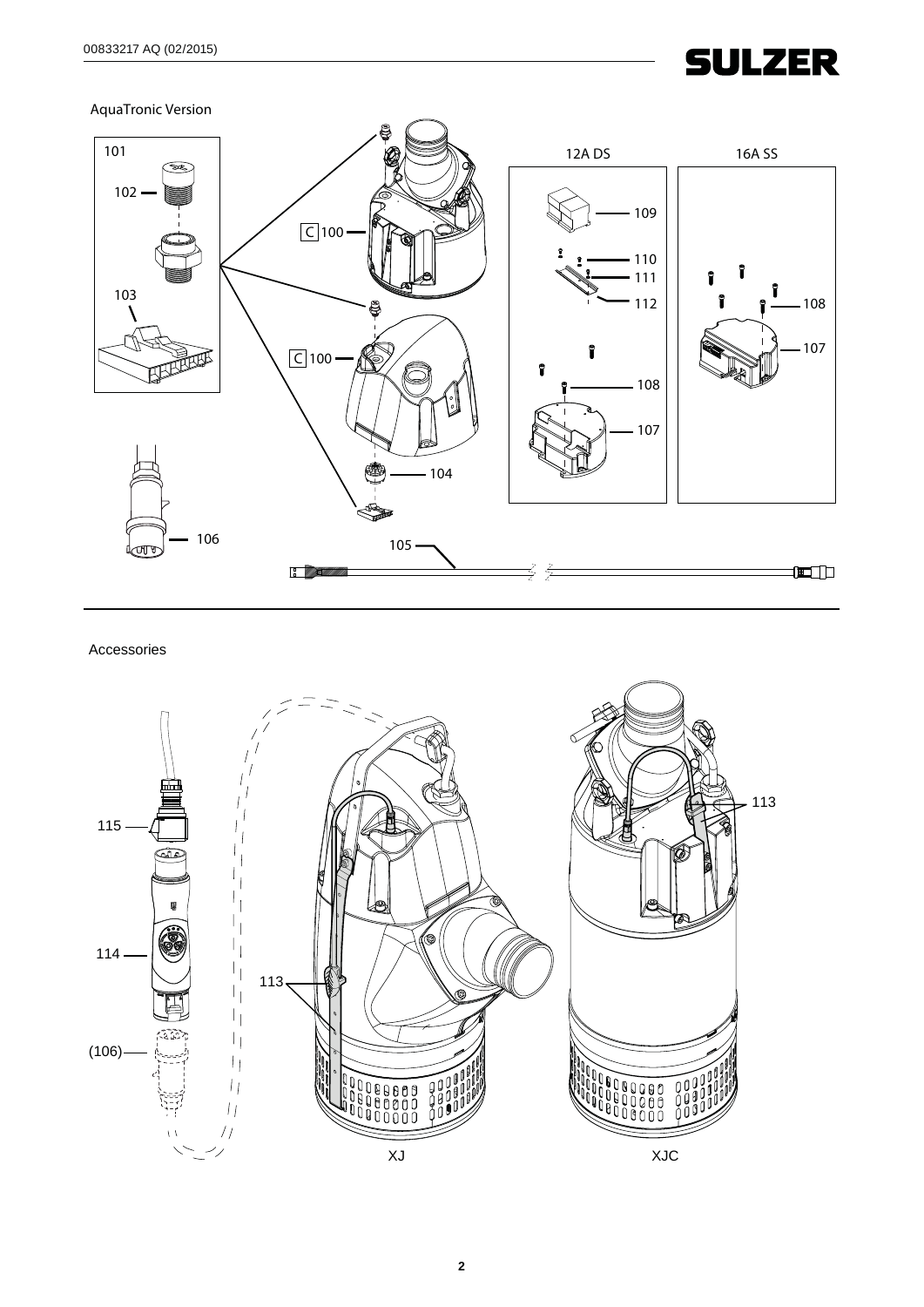

| Pos nr<br>Item No<br>Pos.-Nr.<br>No de repérage<br><b>Posicion</b> | Detalj nr<br>Part No.<br>Bestell-Nr.<br>No de pièce<br>Referencia | Benämning<br><b>Bezeichnung</b>                                                              | Denomination<br><b>Designation</b><br><b>Descripcion</b>                                                               | Antal<br>Quantity<br>Anzahl<br><b>Nombre</b><br>Cantidad |  |
|--------------------------------------------------------------------|-------------------------------------------------------------------|----------------------------------------------------------------------------------------------|------------------------------------------------------------------------------------------------------------------------|----------------------------------------------------------|--|
| 1                                                                  | 00863348                                                          | <b>SERVICESATS KOMPL.</b><br>SERVICESATZ KOMPL.                                              | SERVICE KIT COMPL.<br>JUEGO SERVICIO COMPL.<br><b>JUEGO SERVICIO COMPL.</b>                                            | 1                                                        |  |
| 2                                                                  | 00863350                                                          | O-RINGSSATS (Inkluderad i pos 1)<br>O-RINGSSATZ (in Pos 1 eingeschlossen)                    | O-RING KIT (included in pos 1)<br>JEU DE JOINTS (incl. in pos 1)<br>KIT DE JUNTAS (incl. in pos 1)                     | 1                                                        |  |
| $\mathbf{C}$                                                       |                                                                   | Rostskyddsbehandlat alternativ<br>Korrosionsbeständige Alternative                           | Corrosion resistant alternative<br>Alternative de résistant à la corrosion<br>Alternativa de resistente a la corrosión |                                                          |  |
| 10                                                                 | 00863152                                                          | Skruv XJ<br>Schraube XJ                                                                      | Screw XJ<br>Vis XJ<br>Tornillo XJ                                                                                      |                                                          |  |
|                                                                    | 00863456                                                          | Pinnbult XJC<br>Stiftschraube XJC                                                            | Stud bolt XJC<br>Boulon prisonnier XJC<br>Espárrago XJC                                                                |                                                          |  |
| 11                                                                 | 00863023                                                          | Handtag XJ<br>Handgriff XJ                                                                   | Handle XJ<br>Poignée XJ<br>Asidero XJ                                                                                  | 1                                                        |  |
|                                                                    | 00863455                                                          | Lyftögla XJC<br><b>Ringmutter XJC</b>                                                        | Lifting eye XJC<br>Oeil de levage XJC<br>Anillo de elevacion XJC                                                       | 2                                                        |  |
| 12                                                                 |                                                                   | DRAGAVLASTNING<br><b>KABELZUGENTLASTUNG</b>                                                  | <b>CABLE STRAIN RELIEF</b><br>DÉCHARGE DE TRACTION DU CÂBLE<br>PRESILLA ANTI-TIRONES DEL CABLE                         | 1                                                        |  |
|                                                                    | 00863101<br>00863395                                              | XJ<br><b>XJC</b>                                                                             |                                                                                                                        |                                                          |  |
| 13                                                                 |                                                                   | S1BN8-F 4 x 1.5 mm <sup>2</sup><br>S1BN8-F 4 x 2.5 mm <sup>2</sup>                           |                                                                                                                        |                                                          |  |
|                                                                    | 11210243                                                          | Skruv XJ<br>Schraube XJ                                                                      | Screw XJ<br>Vis XJ<br>Tornillo XJ                                                                                      | 2                                                        |  |
|                                                                    | 11210108                                                          | <b>Skruv XJC</b><br>Schraube XJC                                                             | <b>Screw XJC</b><br>Vis XJC<br><b>Tornillo XJC</b>                                                                     | 2                                                        |  |
|                                                                    | 00863587                                                          | Dragavlastning distans XJ<br>Kabelzugentlastung Gegenstück XJ                                | Strain relief counterpart XJ<br>Etrier de fermeture XJ<br>Suplemento de la presilla anti-tirones XJ                    | 1                                                        |  |
|                                                                    |                                                                   | S1BN8-F $4 \times 4$ mm <sup>2</sup><br>NSSHOU/3E 3x1.5+3x1.5/3E<br>NSSHOU/3E 3x2.5+3x2.5/3E |                                                                                                                        |                                                          |  |
|                                                                    | 11210243                                                          | Skruv XJ<br>Schraube XJ                                                                      | Screw XJ<br>Vis XJ<br>Tornillo XJ                                                                                      | ۶                                                        |  |
|                                                                    | 11210108                                                          | <b>Skruv XJC</b><br>Schraube XJC                                                             | <b>Screw XJC</b><br>Vis XJC<br><b>Tornillo XJC</b>                                                                     |                                                          |  |
|                                                                    | 00863588                                                          | Dragavlastning distans XJ<br>Kabelzugentlastung Gegenstück XJ                                | Strain relief counterpart XJ<br>Etrier de fermeture XJ<br>Suplemento de la presilla anti-tirones XJ                    |                                                          |  |
|                                                                    |                                                                   | AWG 14-4 SOOW/CSA                                                                            |                                                                                                                        |                                                          |  |
|                                                                    | 11210243                                                          | Skruv XJ<br>Schraube XJ                                                                      | Screw XJ<br>Vis XJ<br>Tornillo XJ                                                                                      | 2                                                        |  |
|                                                                    | 00830457                                                          | <b>Skruv XJC</b><br>Schraube XJC                                                             | <b>Screw XJC</b><br>Vis XJC<br><b>Tornillo XJC</b>                                                                     |                                                          |  |
|                                                                    |                                                                   |                                                                                              |                                                                                                                        |                                                          |  |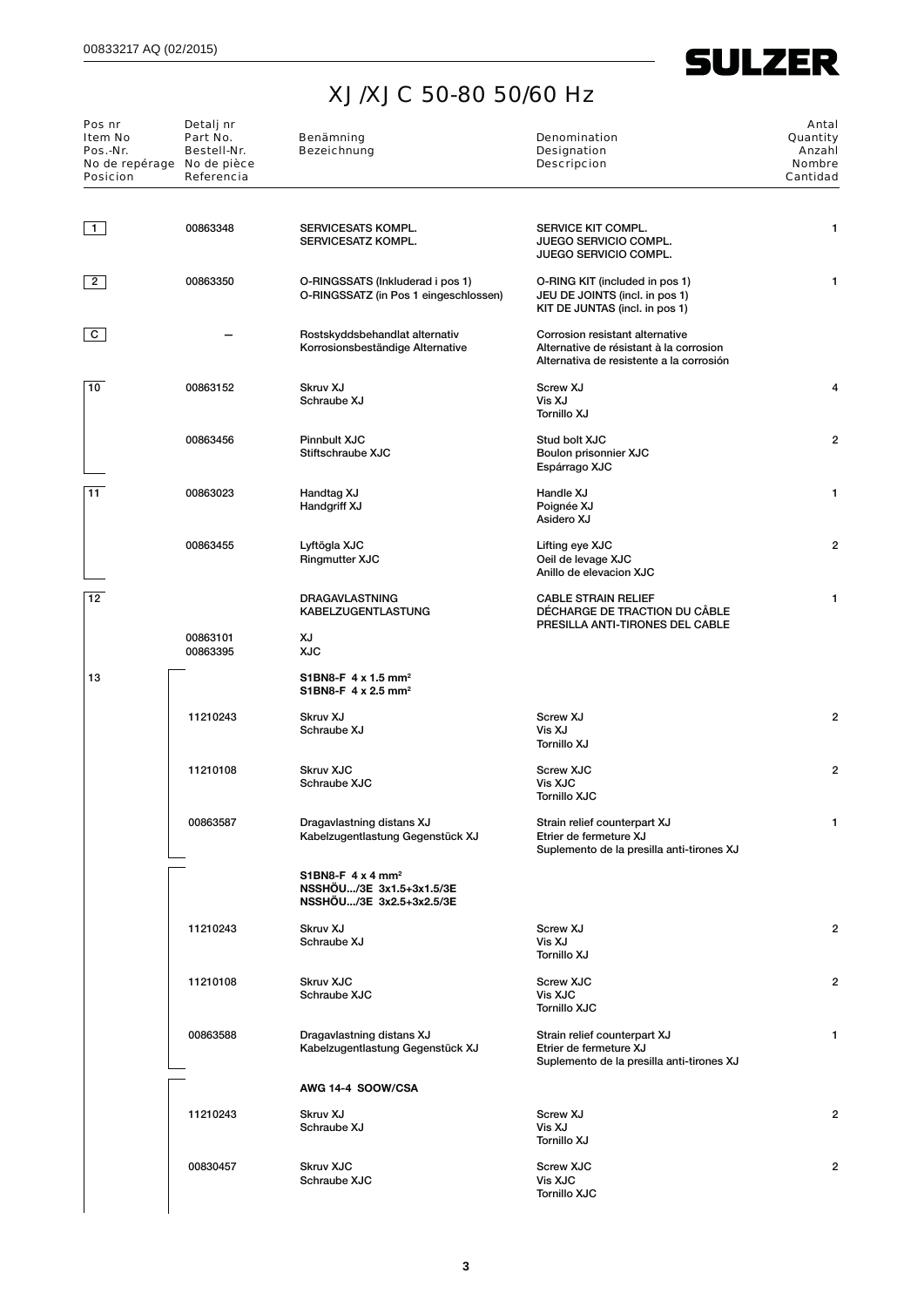

÷,

| Pos nr<br>Item No<br>Pos.-Nr.<br>No de repérage No de pièce<br><b>Posicion</b> | Detalj nr<br>Part No.<br>Bestell-Nr.<br>Referencia                                                                   | Benämning<br><b>Bezeichnung</b>                                                                                                                                                                                                                                                                                                                                                                                                                             | <b>Denomination</b><br>Designation<br><b>Descripcion</b>                                                                                                       | Antal<br>Quantity<br>Anzahl<br><b>Nombre</b><br>Cantidad |
|--------------------------------------------------------------------------------|----------------------------------------------------------------------------------------------------------------------|-------------------------------------------------------------------------------------------------------------------------------------------------------------------------------------------------------------------------------------------------------------------------------------------------------------------------------------------------------------------------------------------------------------------------------------------------------------|----------------------------------------------------------------------------------------------------------------------------------------------------------------|----------------------------------------------------------|
|                                                                                | 00863588                                                                                                             | Dragavlastning distans XJ<br>Kabelzugentlastung Gegenstück XJ                                                                                                                                                                                                                                                                                                                                                                                               | Strain relief counterpart XJ<br>Etrier de fermeture XJ<br>Suplemento de la presilla anti-tirones XJ                                                            | 1                                                        |
|                                                                                |                                                                                                                      | NSSHÖU/3E 3x2.5+3x2.5/3E+3x1.5<br>NSSHOU/3E 3x6+3x6/3E+3x1.5<br>AWG 12-4 SOOW/CSA                                                                                                                                                                                                                                                                                                                                                                           |                                                                                                                                                                |                                                          |
|                                                                                | 00831952                                                                                                             | Skruv XJ<br>Schraube XJ                                                                                                                                                                                                                                                                                                                                                                                                                                     | Screw XJ<br>Vis XJ<br>Tornillo XJ                                                                                                                              | 2                                                        |
|                                                                                | 00830457                                                                                                             | <b>Skruv XJC</b><br>Schraube XJC                                                                                                                                                                                                                                                                                                                                                                                                                            | <b>Screw XJC</b><br>Vis XJC<br><b>Tornillo XJC</b>                                                                                                             | 2                                                        |
|                                                                                | 00863589                                                                                                             | Dragavlastning distans XJ<br>Kabelzugentlastung Gegenstück XJ                                                                                                                                                                                                                                                                                                                                                                                               | Strain relief counterpart XJ<br>Etrier de fermeture XJ<br>Suplemento de la presilla anti-tirones XJ                                                            | 1                                                        |
|                                                                                |                                                                                                                      | AWG 8-4 W/CSA                                                                                                                                                                                                                                                                                                                                                                                                                                               |                                                                                                                                                                |                                                          |
|                                                                                | 00830457                                                                                                             | Skruv XJ<br>Schraube XJ                                                                                                                                                                                                                                                                                                                                                                                                                                     | Screw XJ<br>Vis XJ<br>Tornillo XJ                                                                                                                              | 2                                                        |
|                                                                                | 00863461                                                                                                             | <b>Skruv XJC</b><br>Schraube XJC                                                                                                                                                                                                                                                                                                                                                                                                                            | <b>Screw XJC</b><br>Vis XJC<br><b>Tornillo XJC</b>                                                                                                             | 2                                                        |
|                                                                                | 00863590                                                                                                             | Dragavlastning distans XJ<br>Kabelzugentlastung Gegenstück XJ                                                                                                                                                                                                                                                                                                                                                                                               | Strain relief counterpart XJ<br>Etrier de fermeture XJ<br>Suplemento de la presilla anti-tirones XJ                                                            | 1                                                        |
| 14                                                                             | 00863290                                                                                                             | Lock XJ<br>Decke XJ                                                                                                                                                                                                                                                                                                                                                                                                                                         | Cover XJ<br>Couvercle XJ<br>Tapa XJ                                                                                                                            | 1                                                        |
|                                                                                | 00863362                                                                                                             | Lock XJ (rostskyddsbehandlat alternativ)<br>Decke XJ (Korrosionsbeständige Alternative)                                                                                                                                                                                                                                                                                                                                                                     | Cover XJ (corrosion resistant alternative)<br>Couvercle XJ (alternative de résistant à la corrosion)<br>Tapa XJ (altternativa de resistente a la corrosión)    | $\mathbf{1}$                                             |
|                                                                                | 00863424                                                                                                             | Lock XJC<br>Decke XJC                                                                                                                                                                                                                                                                                                                                                                                                                                       | Cover XJC<br>Couvercle XJC<br>Tapa XJC                                                                                                                         | 1                                                        |
|                                                                                | 00863497                                                                                                             | Lock XJC (rostskyddsbehandlat alternativ)<br>Decke XJC (Korrosionsbeständige Altern.)                                                                                                                                                                                                                                                                                                                                                                       | Cover XJC (corrosion resistant alternative)<br>Couvercle XJC (alternative de résistant à la corrosion)<br>Tapa XJC (altternativa de resistente a la corrosión) | 1                                                        |
| 15                                                                             |                                                                                                                      | KABEL<br>KABEL                                                                                                                                                                                                                                                                                                                                                                                                                                              | CABLE<br>CABLE<br>CABLE                                                                                                                                        | 1                                                        |
|                                                                                | 00832106<br>00832110<br>00832124<br>00831753<br>00831754<br>00831755<br>00831726<br>00831195<br>00831193<br>00831211 | 20 m S1BN8-F 4 x 1.5 mm <sup>2</sup> (~Ø 10 mm)<br>20 m S1BN8-F 4 x 2.5 mm <sup>2</sup> (~Ø 12 mm)<br>20 m S1BN8-F 4 x 4 mm <sup>2</sup> (~Ø 13.5 mm)<br>20 m NSSHOU/3E 3x1.5+3x1.5/3E (~Ø 13 mm)<br>20 m NSSHOU/3E 3x2.5+3x2.5/3E (~Ø 15 mm)<br>20 m NSSHOU/3E 3x2.5+3x2.5/3E+3x1.5 (~Ø 19 mm)<br>20 m NSSHÖU/3E 3x6+3x6/3E+3x1.5 (~Ø 22 mm)<br>65 ft AWG 14-4 SOOW/CSA (~Ø 15 mm)<br>65 ft AWG 12-4 SOOW/CSA (~Ø 17 mm)<br>65 ft AWG 8-4 W/CSA (~Ø 25 mm) |                                                                                                                                                                |                                                          |
| 16                                                                             | 00863168                                                                                                             | KABELGENOMFÖRING<br><b>KABELDURCHFÜHRUNG</b><br>PG 29, Ø 16 mm 8-15.5 mm                                                                                                                                                                                                                                                                                                                                                                                    | <b>CABLE GLAND</b><br><b>GUIDE DE CABLE</b><br><b>JUNTA DE CABLE</b>                                                                                           |                                                          |
|                                                                                | 00863070                                                                                                             | PG 29, Ø 26 mm 16-26 mm                                                                                                                                                                                                                                                                                                                                                                                                                                     |                                                                                                                                                                |                                                          |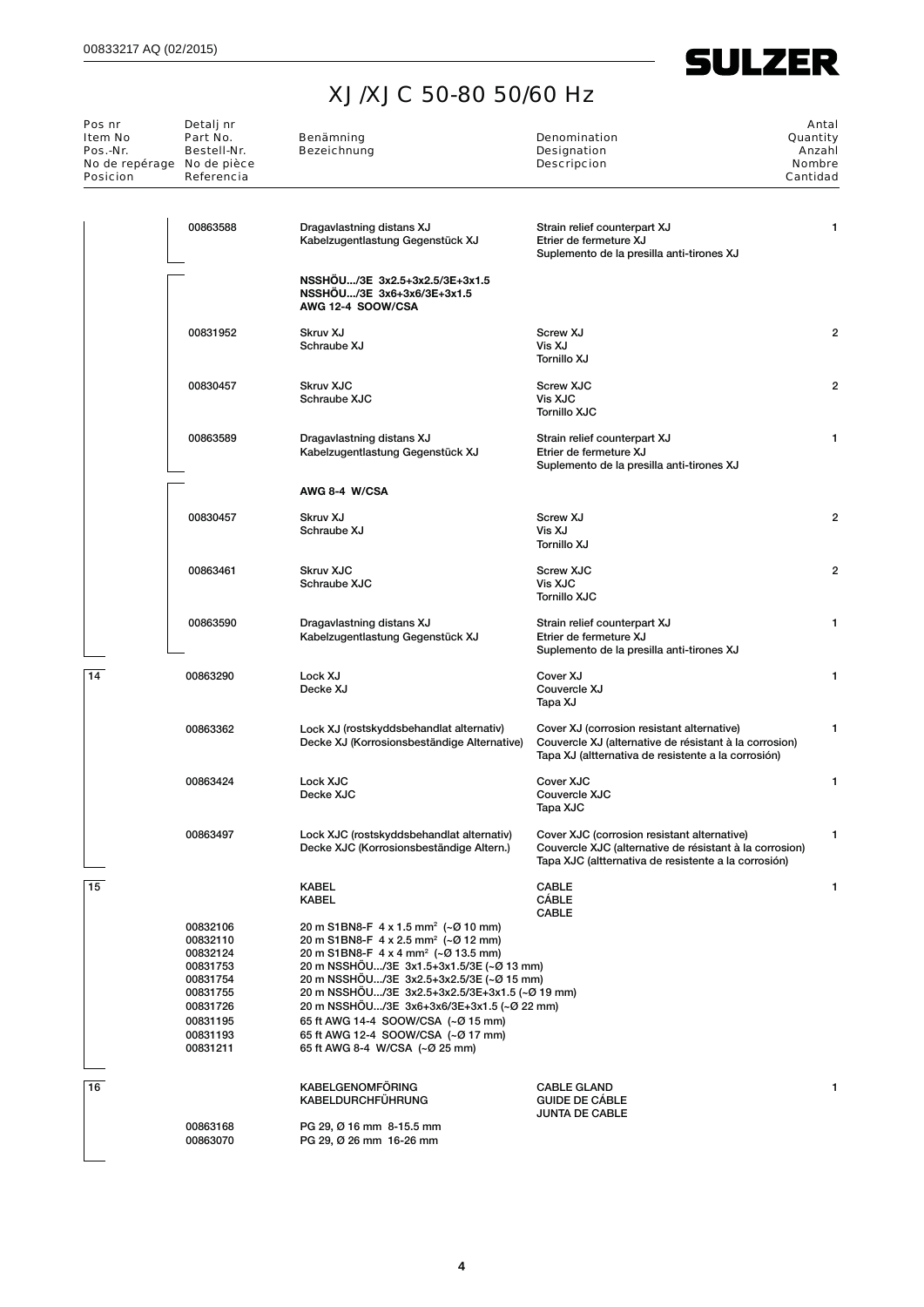

| Pos nr<br>Item No<br>Pos.-Nr.<br>No de repérage No de pièce<br><b>Posicion</b> | Detalj nr<br>Part No.<br>Bestell-Nr.<br>Referencia                                                       | Benämning<br><b>Bezeichnung</b>                                                                                                                                                                                                                                                                           | Denomination<br><b>Designation</b><br><b>Descripcion</b>                                                                                                             | Antal<br>Quantity<br>Anzahl<br><b>Nombre</b><br>Cantidad |
|--------------------------------------------------------------------------------|----------------------------------------------------------------------------------------------------------|-----------------------------------------------------------------------------------------------------------------------------------------------------------------------------------------------------------------------------------------------------------------------------------------------------------|----------------------------------------------------------------------------------------------------------------------------------------------------------------------|----------------------------------------------------------|
| 17                                                                             |                                                                                                          | <b>BRICKA</b><br><b>SCHEIBE</b>                                                                                                                                                                                                                                                                           | <b>WASHER</b><br><b>RONDELLE</b><br><b>ARANDELA</b>                                                                                                                  | $\overline{2}$                                           |
|                                                                                | 00831511<br>00831393<br>00831393<br>00830159<br>00830167<br>11470099<br>00830159<br>00830156<br>00830092 | $4 \times 1.5$ mm <sup>2</sup> , $4 \times 2.5$ mm <sup>2</sup> Ø 12.5 mm<br>$4 \times 4$ mm <sup>2</sup> $\varnothing$ 14 mm<br>3x1.5+3x1.5/3E Ø 13<br>3x2.5+3x2.5/3E Ø 15.5 mm<br>3x2.5+3x2.5/3E+3x1.5 Ø 20 mm<br>3x6+3x6/3E+3x1.5 Ø 23 mm<br>AWG 14-4 Ø 15.5 mm<br>AWG 12-4 Ø 18 mm<br>AWG 8-4 Ø 26 mm |                                                                                                                                                                      |                                                          |
| 18                                                                             |                                                                                                          | <b>KABELTÄTNING</b><br><b>KABELDICHTUNG</b>                                                                                                                                                                                                                                                               | <b>CABLE SEAL</b><br><b>MANCHON DE CÁBLE</b><br><b>MANGUITO DE CABLE</b>                                                                                             | 1                                                        |
|                                                                                | 00831512<br>00831394<br>00831394<br>00830158<br>00830166<br>13400187<br>00830155<br>00830091             | $4 \times 1.5$ mm <sup>2</sup> Ø 11 mm<br>4 x 2.5 mm <sup>2</sup> , 4 x 4 mm <sup>2</sup> Ø 13.5 mm<br>3x1.5+3x1.5/3E Ø 13 mm<br>3x2.5+3x2.5/3E, AWG 14-4 Ø 15.5 mm<br>3x2.5+3x2.5/3E+3x1.5 Ø 20 mm<br>3x6+3x6/3E+3x1.5 Ø 23 mm<br>AWG 12-4 Ø 18 mm<br>AWG 8-4 Ø 26 mm                                    |                                                                                                                                                                      |                                                          |
| 19                                                                             | 00863209                                                                                                 | Kabeltätning<br>Kabeldichtung                                                                                                                                                                                                                                                                             | Cable seal<br>Manchon caotchouc<br>Manguito de cable                                                                                                                 | 1                                                        |
|                                                                                | 00863221                                                                                                 | Kabeltätning (AWG 8-4)<br>Kabeldichtung (AWG 8-4)                                                                                                                                                                                                                                                         | Cable seal (AWG 8-4)<br>Manchon caotchouc (AWG 8-4)<br>Manguito de cable (AWG 8-4)                                                                                   | 1                                                        |
| 20                                                                             | 00863153                                                                                                 | Skruv XJ<br>Schraube XJ                                                                                                                                                                                                                                                                                   | Screw XJ<br>Vis XJ<br>Tornillo XJ                                                                                                                                    | 4                                                        |
|                                                                                | 00863192                                                                                                 | <b>Skruv XJC</b><br>Schraube XJC                                                                                                                                                                                                                                                                          | <b>Screw XJC</b><br>Vis XJC<br><b>Tornillo XJC</b>                                                                                                                   | 4                                                        |
| 21                                                                             | 00863162                                                                                                 | <b>Bricka</b><br>Scheibe                                                                                                                                                                                                                                                                                  | Washer<br>Rondelle<br>Arandela                                                                                                                                       | 4                                                        |
| 22                                                                             | 00863142                                                                                                 | O-ring XJ<br>O-Ring XJ                                                                                                                                                                                                                                                                                    | O-ring XJ<br>Joint torique XJ<br>Junta torica XJ                                                                                                                     | 1                                                        |
| 23                                                                             | 00863153                                                                                                 | Skruv XJ<br>Schraube XJ                                                                                                                                                                                                                                                                                   | Screw XJ<br>Vis XJ<br>Tornillo XJ                                                                                                                                    | 4                                                        |
| 24                                                                             | 00831638                                                                                                 | O-ring XJ<br>O-Ring XJ                                                                                                                                                                                                                                                                                    | O-ring XJ<br>Joint torique XJ<br>Junta torica XJ                                                                                                                     | 4                                                        |
| 25                                                                             | 00863016                                                                                                 | <b>Mantel XJ</b><br>Mantel XJ                                                                                                                                                                                                                                                                             | Jacket XJ<br>Corps de pompe XJ<br>Carcasa exterior XJ                                                                                                                | 1                                                        |
|                                                                                | 00863228                                                                                                 | Mantel XJ (rostskyddsbehandlat alternativ)<br>Mantel XJ (Korrosionsbeständige Alternative)                                                                                                                                                                                                                | Outer casing XJ (corrosion resistant alternative)<br>Corps de pompe XJ (alt. de résistant à la corrosion)<br>Carcasa exterior XJ (alt. de resistente a la corrosión) | 1                                                        |
| 26                                                                             | 11121011                                                                                                 | O-ring<br>O-Ring                                                                                                                                                                                                                                                                                          | O-ring<br>Joint torique<br>Junta torica                                                                                                                              | 1                                                        |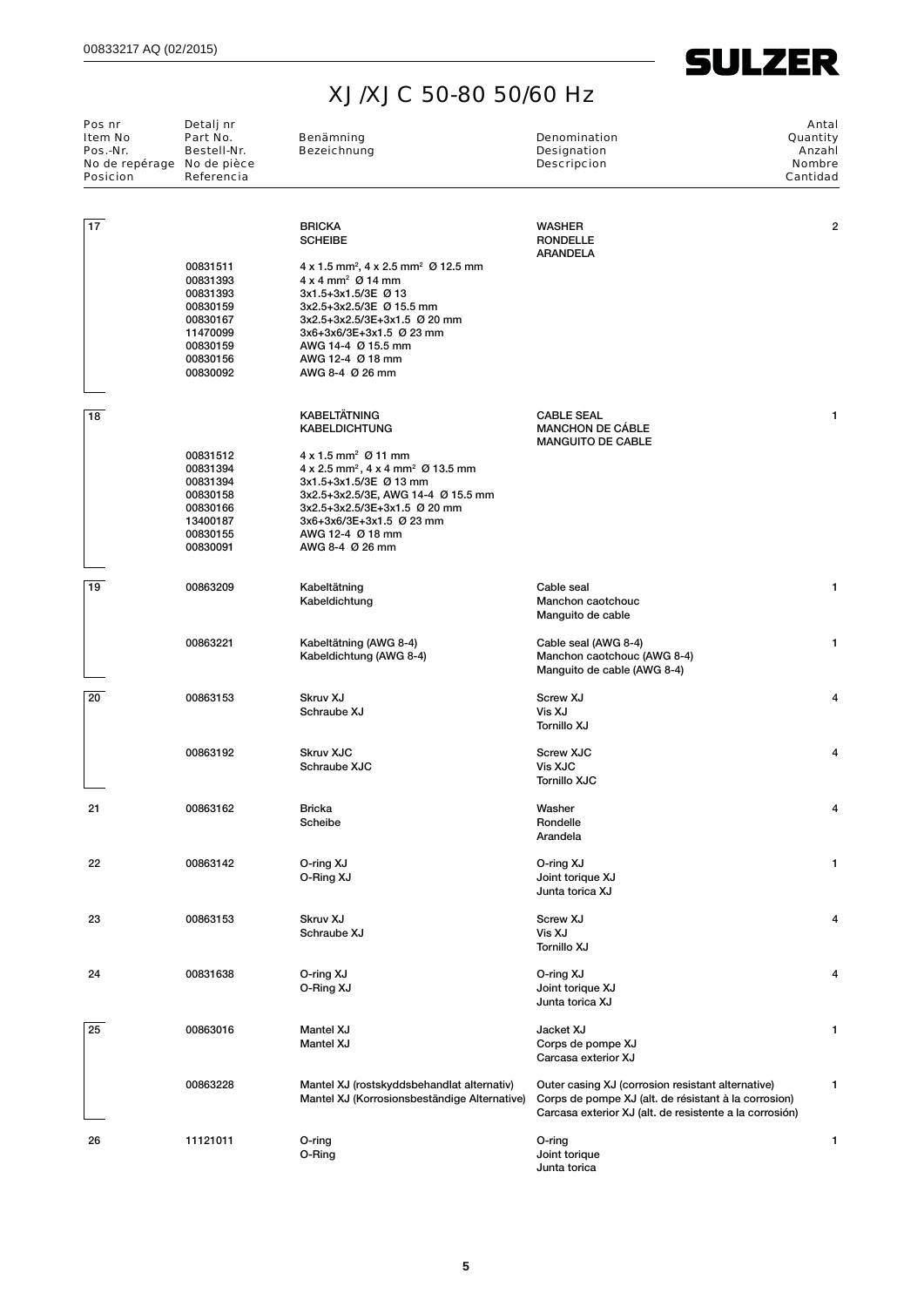

| Pos nr<br>Item No<br>Pos.-Nr.<br>No de repérage No de pièce<br><b>Posicion</b> | Detalj nr<br>Part No.<br>Benämning<br>Bestell-Nr.<br><b>Bezeichnung</b><br>Referencia                                                                                |                                                                                                                                                         |                                                                                                                                                                                                                                                                                                                                                                                                                                                                                                          | Denomination<br>Designation<br><b>Descripcion</b>                                                                                   | Antal<br>Quantity<br>Anzahl<br><b>Nombre</b><br>Cantidad |  |
|--------------------------------------------------------------------------------|----------------------------------------------------------------------------------------------------------------------------------------------------------------------|---------------------------------------------------------------------------------------------------------------------------------------------------------|----------------------------------------------------------------------------------------------------------------------------------------------------------------------------------------------------------------------------------------------------------------------------------------------------------------------------------------------------------------------------------------------------------------------------------------------------------------------------------------------------------|-------------------------------------------------------------------------------------------------------------------------------------|----------------------------------------------------------|--|
| 27                                                                             |                                                                                                                                                                      | <b>TRYCKANSLUTNING</b><br><b>ANSCHLUSS</b>                                                                                                              |                                                                                                                                                                                                                                                                                                                                                                                                                                                                                                          | <b>DISCHARGE SPIGOT</b><br><b>RACCORD</b><br><b>CONEXION</b>                                                                        | 1                                                        |  |
|                                                                                | 00863077<br>00863081<br>00863085<br>00863079<br>00863083<br>00863086<br>00863111<br>00863112<br>00863087<br>00863351<br>00863352<br>00863353<br>00863493<br>00863494 | $3"$<br>4"<br>6"<br>G/BSP 3"<br>G/BSP 4"<br>G/BSP 6"<br>NPT 3"<br>NPT 4"<br>NPT <sub>6"</sub><br>Storz 3"<br>Storz 4"<br>Storz 6"<br>Alv. 3"<br>Alv. 4" | (Slang/Hose/Schlauch/Tuyau/Tubo)<br>(Slang/Hose/Schlauch/Tuyau/Tubo)<br>(Slang/Hose/Schlauch/Tuyau/Tubo)<br>(Gänganslutning/BSP-thread/Gewinde/Fileté/ Descarga)<br>(Gänganslutning/BSP-thread/Gewinde/Fileté/ Descarga)<br>(Gänganslutning/BSP-thread/Gewinde/Fileté/ Descarga)<br>(NPT-thread/Fileté/Descarga)<br>(NPT-thread/Fileté/Descarga)<br>(NPT-thread/Fileté/Descarga)<br>(Snabbkoppling/Kupplung)<br>(Snabbkoppling/Kupplung)<br>(Snabbkoppling/Kupplung)<br>(Alvenius K10)<br>(Alvenius K10) |                                                                                                                                     |                                                          |  |
| 28                                                                             | 11200163                                                                                                                                                             | <b>Skruv</b><br>Schraube                                                                                                                                |                                                                                                                                                                                                                                                                                                                                                                                                                                                                                                          | Screw<br>Vis<br>Tornillo                                                                                                            | 4                                                        |  |
| 29                                                                             | 00863211                                                                                                                                                             | <b>Skruv</b><br>Schraube                                                                                                                                |                                                                                                                                                                                                                                                                                                                                                                                                                                                                                                          | Screw<br>Vis<br>Tornillo                                                                                                            | 1                                                        |  |
| 30                                                                             | 00863212                                                                                                                                                             | <b>Bricka</b><br>Scheibe                                                                                                                                |                                                                                                                                                                                                                                                                                                                                                                                                                                                                                                          | Washer<br>Rondelle<br>Arandela                                                                                                      | 1                                                        |  |
| 31                                                                             |                                                                                                                                                                      |                                                                                                                                                         | KONTAKTOR (INKL SPOLE)<br>SCHALTSCHÜTZ (INKL. SPULE)                                                                                                                                                                                                                                                                                                                                                                                                                                                     | CONTACTOR (INCL. COIL)<br>CONTACTEUR (INCL. BOBINE)<br>CONTACTOR (INCL. BOBINA)                                                     | 1                                                        |  |
|                                                                                | 00863338<br>00863341<br>00863343                                                                                                                                     | XJ 50 / XJC 50<br>230 V 50 Hz<br>400 V 50 Hz<br>500 V 50 Hz                                                                                             |                                                                                                                                                                                                                                                                                                                                                                                                                                                                                                          |                                                                                                                                     |                                                          |  |
|                                                                                | 00863338<br>00863341<br>00863342<br>00863344                                                                                                                         | 230 V 60 Hz<br>380 V 60 Hz<br>460 V 60 Hz<br>575 V 60 Hz                                                                                                |                                                                                                                                                                                                                                                                                                                                                                                                                                                                                                          |                                                                                                                                     |                                                          |  |
|                                                                                | 00863340<br>00863339<br>00863343                                                                                                                                     | XJ 80 / XJC 80<br>230 V 50 Hz<br>400 V 50 Hz<br>500 V 50 Hz                                                                                             |                                                                                                                                                                                                                                                                                                                                                                                                                                                                                                          |                                                                                                                                     |                                                          |  |
|                                                                                | 00863340<br>00863339<br>00863342<br>00863344                                                                                                                         | 230 V 60 Hz<br>380 V 60 Hz<br>460 V 60 Hz<br>575 V 60 Hz                                                                                                |                                                                                                                                                                                                                                                                                                                                                                                                                                                                                                          |                                                                                                                                     |                                                          |  |
|                                                                                | 00830195                                                                                                                                                             | Ändstöd<br>Endklammer                                                                                                                                   |                                                                                                                                                                                                                                                                                                                                                                                                                                                                                                          | Support bracket<br>Support<br>Soporte                                                                                               | 2                                                        |  |
|                                                                                | 00830806                                                                                                                                                             |                                                                                                                                                         | Kopplingsplint 230/460 V, 60 Hz kompl.<br>Klemmbr. 230/460 V, 60 Hz kompl.                                                                                                                                                                                                                                                                                                                                                                                                                               | Terminal board 230/460 V, 60Hz compl.<br>Plaque à bornes pour 230/460 V, 60 Hz compl.<br>Placa de bornas en 230/460 V, 60 Hz compl. | 3                                                        |  |
|                                                                                | 61130167                                                                                                                                                             | Kopplingsplint Y/D kompl.                                                                                                                               | Klemmbr. Stern-Dreieck kompl.                                                                                                                                                                                                                                                                                                                                                                                                                                                                            | Terminal board Star-Delta compl.<br>Plaque à bornes pour É/T compl.<br>Placa de bornas en E/T compl.                                | 1                                                        |  |
|                                                                                | 00830318                                                                                                                                                             | Klemmbr. 1000 V kompl.                                                                                                                                  | Kopplingsplint 1000 V kompl.                                                                                                                                                                                                                                                                                                                                                                                                                                                                             | Terminal board 1000 V compl.<br>Plaque à bornes pour 1000 V compl.<br>Placa de bornas en 1000 V compl.                              | 1                                                        |  |
| 32                                                                             | 00863211                                                                                                                                                             | <b>Skruv</b><br>Schraube                                                                                                                                |                                                                                                                                                                                                                                                                                                                                                                                                                                                                                                          | Screw<br>Vis<br>Tornillo                                                                                                            | $\overline{2}$                                           |  |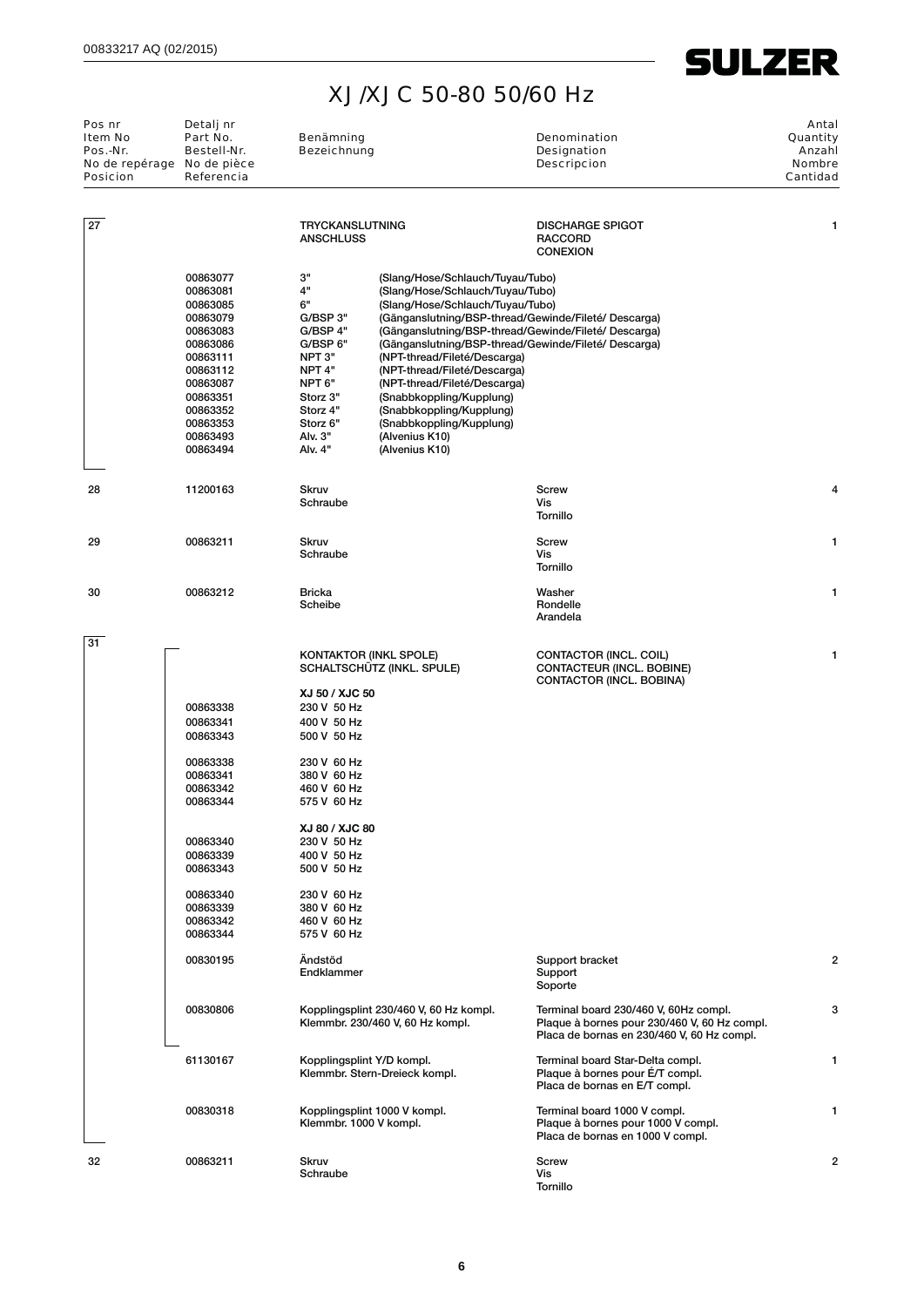| Pos nr<br>Detalj nr<br>Item No<br>Part No.<br>Pos.-Nr.<br>Bestell-Nr.<br>No de repérage No de pièce<br><b>Posicion</b><br>Referencia |                                                          | Benämning<br><b>Bezeichnung</b>                                                               | Denomination<br><b>Designation</b><br><b>Descripcion</b>                 | Antal<br>Quantity<br>Anzahl<br><b>Nombre</b><br>Cantidad |  |
|--------------------------------------------------------------------------------------------------------------------------------------|----------------------------------------------------------|-----------------------------------------------------------------------------------------------|--------------------------------------------------------------------------|----------------------------------------------------------|--|
| 33                                                                                                                                   | 00863212                                                 | <b>Bricka</b><br>Scheibe                                                                      | Washer<br>Rondelle<br>Arandela                                           | 2                                                        |  |
| 34                                                                                                                                   | 13430351                                                 | DIN-skena<br>Profileschiene                                                                   | Omega rail<br>Chapeau profilé<br>Rail                                    | $\mathbf{1}$                                             |  |
| 35                                                                                                                                   | 00863142                                                 | O-ring<br>O-Ring                                                                              | O-ring<br>Joint torique<br>Junta torica                                  | $\mathbf{1}$                                             |  |
| 36                                                                                                                                   | 00863018                                                 | Motorhus<br>Motorgehäuse                                                                      | Motor housing<br>Logement du moteur<br>Carcasa del motor                 | 1                                                        |  |
| 37                                                                                                                                   | 00863153                                                 | <b>Skruv</b><br>Schraube                                                                      | Screw<br>Vis<br>Tornillo                                                 | 4                                                        |  |
| 38                                                                                                                                   |                                                          | <b>TEMPERATURVAKT</b><br><b>TERMOSCHALTER</b><br><b>NTC B57164K473J</b>                       | <b>THERMAL SWITCH</b><br>MICRO-CONTACTEUR<br><b>TERMICO</b>              | 2                                                        |  |
|                                                                                                                                      |                                                          | Thermik S06 140° C                                                                            |                                                                          | 2                                                        |  |
| 39                                                                                                                                   |                                                          | <b>STATOR</b><br><b>STATOR</b>                                                                | <b>STATOR</b><br><b>STATOR</b><br><b>ESTATOR</b>                         | 1                                                        |  |
|                                                                                                                                      | 00863131<br>00863133<br>00863134<br>00863135             | XJ 50 / XJC 50<br>230 V 3~ 50 Hz<br>400 V 3~ 50 Hz<br>$500$ V $3-50$ Hz<br>1000 V $3 - 50$ Hz |                                                                          |                                                          |  |
|                                                                                                                                      | 00863130<br>00863132<br>00863133<br>00863134<br>00863297 | 230 V 3~ 60 Hz<br>380 V 3~ 60 Hz<br>460 V 3~ 60 Hz<br>575 V 3~ 60 Hz<br>230/460 V 3~ 60 Hz    |                                                                          |                                                          |  |
|                                                                                                                                      | 00863137<br>00863139<br>00863140<br>00863141             | XJ 80 / XJC 80<br>230 V 3~ 50 Hz<br>400 V 3~ 50 Hz<br>500 V 3~ 50 Hz<br>1000 V 3~ 50 Hz       |                                                                          |                                                          |  |
|                                                                                                                                      | 00863136<br>00863138<br>00863139<br>00863140<br>00863298 | 230 V 3~ 60 Hz<br>380 V 3~ 60 Hz<br>460 V 3~ 60 Hz<br>575 V 3~ 60 Hz<br>230/460 V 3~ 60 Hz    |                                                                          |                                                          |  |
| 40                                                                                                                                   | 11120893                                                 | O-ring<br>O-Ring                                                                              | O-ring<br>Joint torique<br>Junta torica                                  | 1                                                        |  |
| 41                                                                                                                                   | 00863160                                                 | Kullager, övre<br>Kugellager, oben                                                            | Ball bearing, upper<br>Roulement, supérieur<br>Rodamiento, superior      | 1                                                        |  |
| 42                                                                                                                                   |                                                          | ROTOR MED AXEL<br><b>ROTOR MIT WELLE</b>                                                      | <b>ROTOR WITH SHAFT</b><br><b>ROTOR AVEC ARBRE</b><br><b>ROTOR Y EJE</b> | 1                                                        |  |
|                                                                                                                                      | 00863036<br>00863037                                     | XJ 50 / XJC 50<br>XJ 80 / XJC 80                                                              |                                                                          |                                                          |  |
| 43                                                                                                                                   | 00863193                                                 | Plattkil<br>Flachkeil                                                                         | Flat key<br>Clavette<br>Chaveta                                          | 1                                                        |  |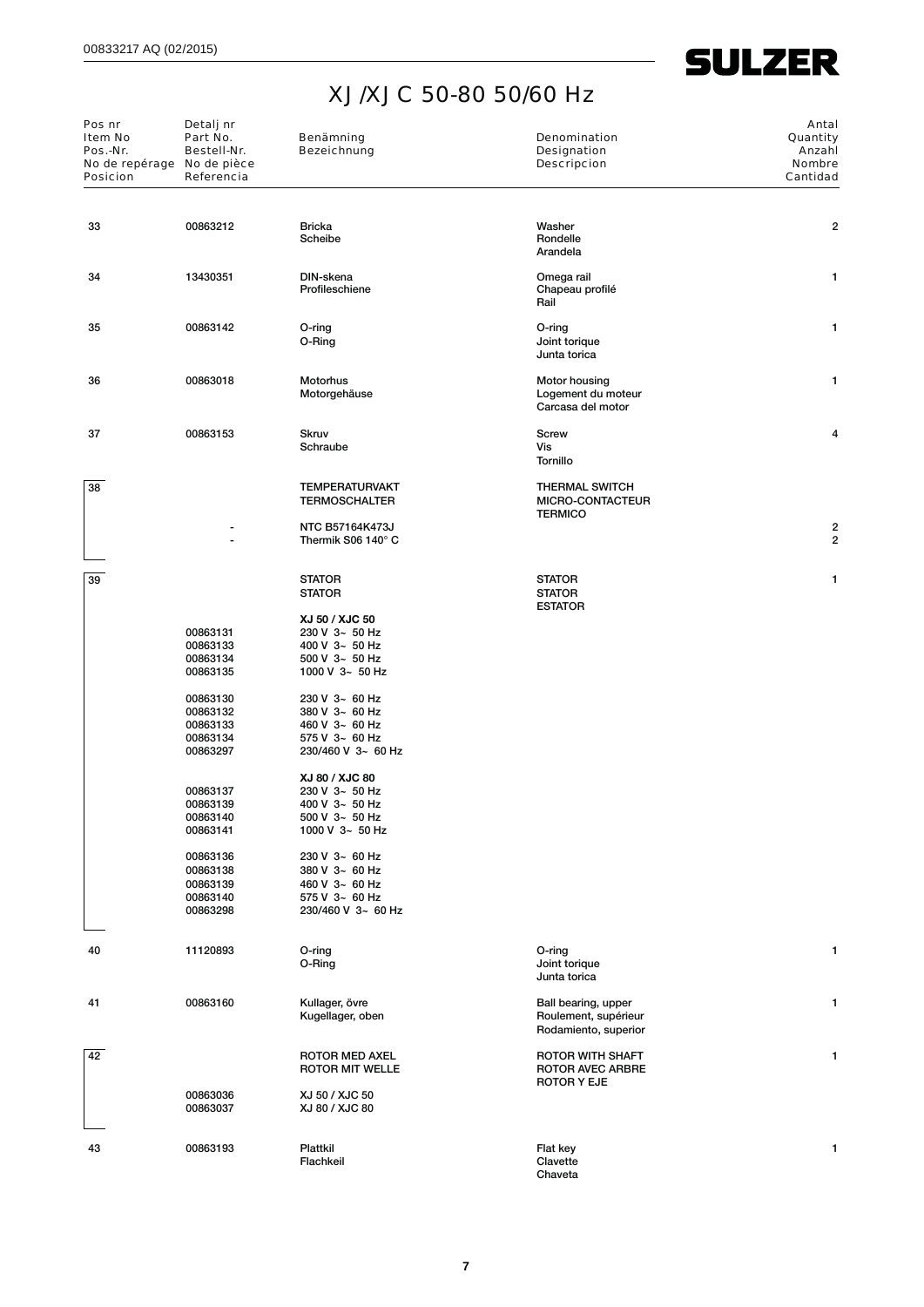$\overline{\phantom{0}}$ 

| Pos nr<br>Item No<br>Pos.-Nr.<br>No de repérage No de pièce<br><b>Posicion</b> | Detalj nr<br>Part No.<br>Bestell-Nr.<br>Referencia | Benämning<br><b>Bezeichnung</b>                                                                             | <b>Denomination</b><br><b>Designation</b><br><b>Descripcion</b>                                                                                                       | Antal<br>Quantity<br>Anzahl<br><b>Nombre</b><br>Cantidad |
|--------------------------------------------------------------------------------|----------------------------------------------------|-------------------------------------------------------------------------------------------------------------|-----------------------------------------------------------------------------------------------------------------------------------------------------------------------|----------------------------------------------------------|
| 44                                                                             | 11070065                                           | Låsring<br>Nutring                                                                                          | Circlip<br>Circlips<br>Anillo de seguridad                                                                                                                            | 1                                                        |
| 45                                                                             | 00863142                                           | O-ring<br>O-Ring                                                                                            | O-ring<br>Joint torique<br>Junta torica                                                                                                                               | 1                                                        |
| 46                                                                             | 00863161                                           | Kullager, nedre<br>Kugellager, unten                                                                        | Ball bearing, lower<br>Roulement, inférieur<br>Rodamiento, inferior                                                                                                   | 1                                                        |
| 47                                                                             | 11060006                                           | <b>Bricka</b><br>Scheibe                                                                                    | Washer<br>Rondelle<br>Arandela                                                                                                                                        | 1                                                        |
| 48                                                                             | 11070067                                           | Låsring<br>Nutring                                                                                          | Circlip<br>Circlips<br>Anillo de seguridad                                                                                                                            | 1                                                        |
| 49                                                                             | 11070066                                           | Låsring<br>Nutring                                                                                          | Circlip<br>Circlips<br>Anillo de seguridad                                                                                                                            | 1                                                        |
| 50                                                                             | 11120894                                           | O-ring (inkluderad i pos 53)<br>O-Ring (in Pos 53 eingeschlossen)                                           | O-ring (included in item 53)<br>Joint torique (incl. in no 53)<br>Junta torica (incl. i pos 53)                                                                       | 3                                                        |
| 51                                                                             | 00863143                                           | Inspektions-/Olje-plugg (inkluderad i pos 53)<br>Verschluß-/Ölloch-schraube (in Pos 53 ein-<br>geschlossen) | Inspection/Oil plug (included in item 53)<br>Bouchon d'inspection/d'huile (incl. in no 53)<br>Tornillo de inspección/ Tapón aceite (incl. i pos 53)                   | 3                                                        |
| 52                                                                             | 00863146                                           | O-ring<br>O-Ring                                                                                            | O-ring<br>Joint torique<br>Junta torica                                                                                                                               | 1                                                        |
| 53                                                                             |                                                    | LAGERHUS (inkl. 50, 51, 54)<br>LAGERGEHÄUSE (inkl. 50, 51, 54)                                              | BEARING HOUSE (incl. 50, 51, 54)<br>LOGEMENT DE ROULEMENT (incl. 50, 51, 54)<br>CARCASA RODAMIENTO (incl. 50, 51, 54)                                                 |                                                          |
|                                                                                | 00863271                                           | Lagerhus<br>Lagergehäuse                                                                                    | Bearing house<br>Logement de roulement<br>Carcasa rodamiento                                                                                                          | 1                                                        |
|                                                                                | 00863230                                           | Lagerhus (rostskyddsbehandlat alternativ)<br>Lagergehäuse (Korrosionsbeständige Altern.)                    | Bearing house (corrosion resistant alternative)<br>Logement de roulement (alt. de résistant à la corrosion)<br>Carcasa rodamiento (alt. de resistente a la corrosión) | 1                                                        |
| 54                                                                             | 00863022                                           | Läckagevakt (inkluderad i pos 53)<br>Di-Elektrode (in Pos 53 eingeschlossen)                                | Leakage monitor (included in item 53)<br>Détecteur d'étanchéité (incl. in no 53)<br>Guardia gotear (incl. i pos 53)                                                   | $\mathbf{1}$                                             |
| 55                                                                             | 11120426                                           | O-ring<br>O-Ring                                                                                            | O-ring<br>Joint torique<br>Junta torica                                                                                                                               | 1                                                        |
| 56                                                                             | 00863025                                           | Skum, gummi<br>Schaum, Gummi                                                                                | Foam, rubber<br>Mousse en plastique<br>Espuma de goma                                                                                                                 | 1                                                        |
| 57                                                                             | 11121012                                           | O-ring<br>O-Ring                                                                                            | O-ring<br>Joint torique<br>Junta torica                                                                                                                               | 1                                                        |
| 58                                                                             | 00863012                                           | Tätningssäte, sekundärtätning<br>Dichtungssitz, Sekundärdichtung                                            | Holding ring, secondary seal<br>Siège de garniture, etanchéité seondaire<br>Anillo, junta secondario                                                                  | 1                                                        |
| 59                                                                             | 00863008                                           | Sekundärtätning<br>Sekundärdichtung                                                                         | Secondary seal<br>Etanchéité secondaire<br>Junta secondario                                                                                                           | 1                                                        |
| 60                                                                             | 11070067                                           | Låsring<br>Nutring                                                                                          | Circlip<br>Circlips<br>Anillo de seguridad                                                                                                                            | 1                                                        |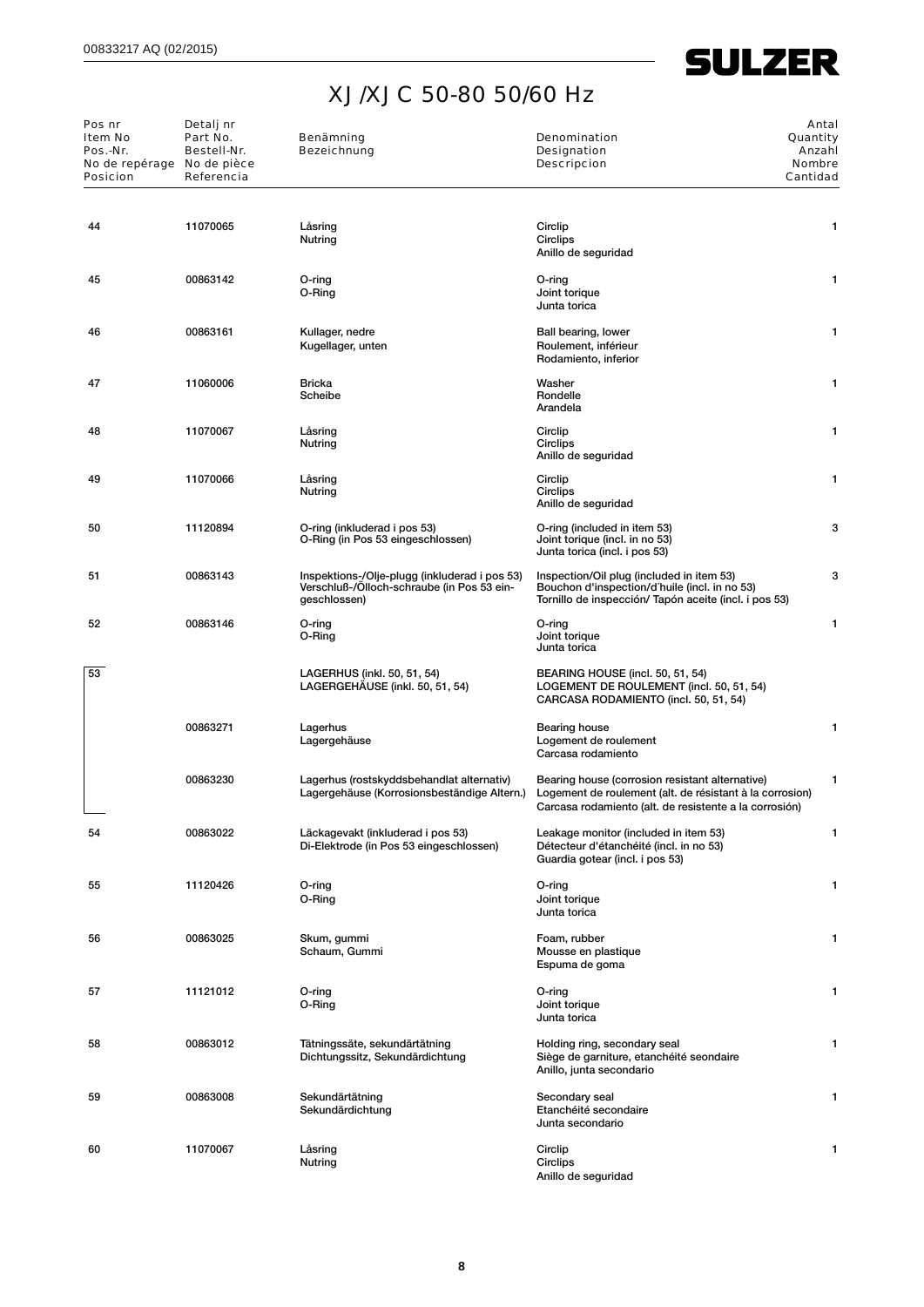| Pos nr<br>Item No<br>Pos.-Nr.<br>No de repérage No de pièce<br><b>Posicion</b> | Detalj nr<br>Part No.<br>Bestell-Nr.<br>Referencia | Benämning<br>Bezeichnung                                                                       | <b>Denomination</b><br>Designation<br><b>Descripcion</b>                                                                                                              | Antal<br>Quantity<br>Anzahl<br><b>Nombre</b><br>Cantidad |
|--------------------------------------------------------------------------------|----------------------------------------------------|------------------------------------------------------------------------------------------------|-----------------------------------------------------------------------------------------------------------------------------------------------------------------------|----------------------------------------------------------|
| 61                                                                             | 00863214                                           | Tätningssäte<br>Dichtungssitz                                                                  | Holding ring<br>Siège de garniture<br>Anillo                                                                                                                          | 1                                                        |
| 62                                                                             | 00863144                                           | O-ring<br>O-Ring                                                                               | O-ring<br>Joint torique<br>Junta torica                                                                                                                               | 1                                                        |
| 63                                                                             | 00863243                                           | Primärtätning<br>Primärdichtung                                                                | Primary seal<br>Etanchéité primaire<br>Junta primario                                                                                                                 | 1                                                        |
| 64                                                                             | 00863244                                           | Låsring<br>Nutring                                                                             | Circlip<br>Circlips<br>Anillo de seguridad                                                                                                                            | 1                                                        |
| 65                                                                             | 00863033                                           | Diffusor, övre<br>Diffusor, oben                                                               | Diffuser, upper<br>Diffuseur, supérieur<br>Difusor, superior                                                                                                          | 1                                                        |
| 66                                                                             | 00863154                                           | Skruv<br>Schraube                                                                              | <b>Screw</b><br>Vis<br>Tornillo                                                                                                                                       | 4                                                        |
| 67                                                                             |                                                    | <b>PUMPHJUL</b><br><b>LAUFRAD</b><br>XJ 50 / XJC 50                                            | <b>IMPELLER</b><br><b>ROUE</b><br><b>IMPULSOR</b>                                                                                                                     | 1                                                        |
|                                                                                | 00863056<br>00863058<br>00863061                   | <b>ND 50 Hz</b><br>$LD$ 50 Hz<br>HD 50 Hz                                                      |                                                                                                                                                                       |                                                          |
|                                                                                | 00863387<br>00863059<br>00863054                   | <b>ND 60 Hz</b><br>$LD$ 60 Hz<br>HD 60 Hz                                                      |                                                                                                                                                                       |                                                          |
|                                                                                | 00863063<br>00863065                               | XJ 80 / XJC 80<br><b>ND 50 Hz</b><br>$LD$ 50 Hz                                                |                                                                                                                                                                       |                                                          |
|                                                                                | 00863056<br>00863058<br>00863061                   | <b>ND 60 Hz</b><br>LD 60 Hz<br>HD 60 Hz                                                        |                                                                                                                                                                       |                                                          |
|                                                                                |                                                    |                                                                                                |                                                                                                                                                                       |                                                          |
| 68                                                                             |                                                    | PUMPHJULSBRICKA<br><b>LAUFRADSCHEIBE</b>                                                       | <b>IMPELLER WASHER</b><br>RONDELLE DE ROUE<br>ARANDELA DE IMPULSOR                                                                                                    | 1                                                        |
|                                                                                | 00863028<br>00863089                               | ND/LD<br>HD                                                                                    |                                                                                                                                                                       |                                                          |
| 69                                                                             | 00863194                                           | Skruv<br>Schraube                                                                              | <b>Screw</b><br>Vis<br>Tornillo                                                                                                                                       | 1                                                        |
| 70                                                                             |                                                    | DIFFUSOR, NEDRE<br>DIFFUSOR, UNTEN                                                             | DIFFUSER, LOWER<br>DIFFUSEUR, INFÉRIEUR<br>DIFUSOR, INFERIOR                                                                                                          |                                                          |
|                                                                                | 00863042<br>00863043<br>00863044                   | <b>ND</b><br>LD<br>HD                                                                          |                                                                                                                                                                       |                                                          |
|                                                                                |                                                    | Diffusor, nedre (rostskyddsbehandlat altern.)<br>Diffusor, unten (Korrosionsbest. Alternative) | Diffuser, lower (corrosion resistant alternative)<br>Diffuseur, inférieur (alt. de résistant à la corrosion)<br>Difusor, inferior (alt. de resistente a la corrosión) | 1                                                        |
|                                                                                | 00863237<br>00863238<br>00863239                   | <b>ND</b><br>LD<br>HD                                                                          |                                                                                                                                                                       |                                                          |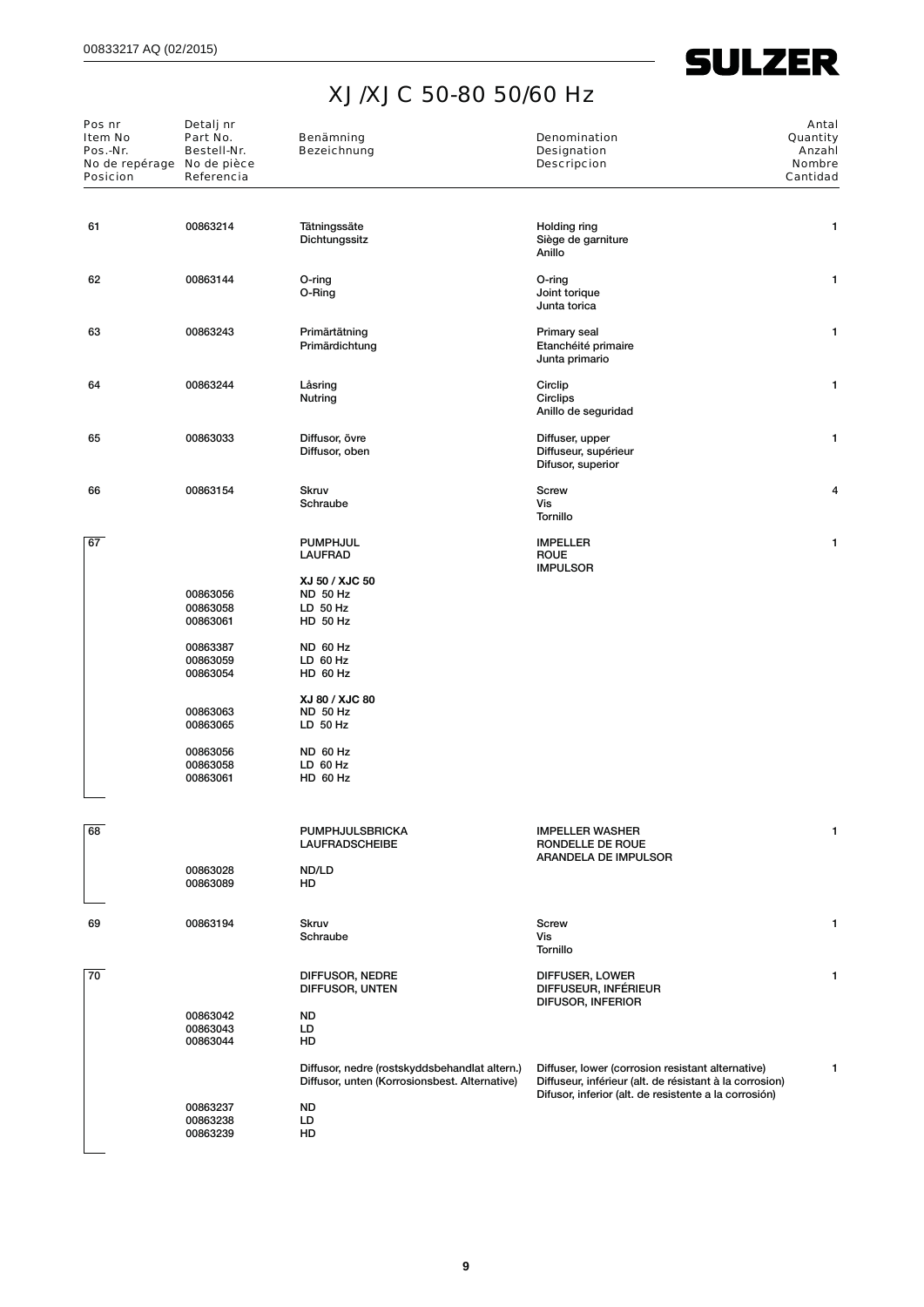| Pos nr<br>Item No<br>Pos.-Nr.<br>No de repérage No de pièce<br><b>Posicion</b> | Detalj nr<br>Part No.<br>Bestell-Nr.<br>Referencia | Benämning<br><b>Bezeichnung</b>                                                                                        | <b>Denomination</b><br><b>Designation</b><br><b>Descripcion</b>                                                                                                                                 | Antal<br>Quantity<br>Anzahl<br><b>Nombre</b><br>Cantidad |
|--------------------------------------------------------------------------------|----------------------------------------------------|------------------------------------------------------------------------------------------------------------------------|-------------------------------------------------------------------------------------------------------------------------------------------------------------------------------------------------|----------------------------------------------------------|
|                                                                                |                                                    |                                                                                                                        |                                                                                                                                                                                                 |                                                          |
| 71                                                                             | 00863158                                           | <b>Skruv</b><br>Schraube                                                                                               | Screw<br>Vis<br>Tornillo                                                                                                                                                                        | 3                                                        |
| 72                                                                             |                                                    | <b>SLITRING</b><br><b>VERSCHLEISSRING</b>                                                                              | <b>WEAR RING</b><br><b>BAGUE D'USURE</b><br><b>ANILLO DE DESGASTE</b>                                                                                                                           | 1                                                        |
|                                                                                | 00863071<br>00863066                               | <b>ND</b><br>HD                                                                                                        |                                                                                                                                                                                                 |                                                          |
| 73                                                                             | 00830518                                           | <b>Skruv</b><br>Schraube                                                                                               | Screw<br>Vis<br><b>Tornillo</b>                                                                                                                                                                 | 3                                                        |
| 74                                                                             | 00863155                                           | <b>Skruv</b><br>Schraube                                                                                               | <b>Screw</b><br>Vis<br><b>Tornillo</b>                                                                                                                                                          | 4                                                        |
| 75                                                                             | 00863024                                           | Sil<br>Sieb                                                                                                            | <b>Strainer</b><br>Crépine<br>Coladera                                                                                                                                                          | 1                                                        |
| 76                                                                             | 00863263                                           | Bottenplatta<br>Bodenplatte                                                                                            | <b>Base Plate</b><br>Plaque de base<br>Placa de base                                                                                                                                            | 1                                                        |
|                                                                                | 00863232                                           | Bottenplatta (rostskyddsbehandlat alternativ)<br>Bodenplatte (Korrosionsbeständige Altern.)                            | Base Plate (corrosion resistant alternative)<br>Plaque de base (alt. de résistant à la corrosion)<br>Placa de base (alt. de resistente a la corrosión)                                          | 1                                                        |
| 77                                                                             | 00863450                                           | Pinnbult<br>Stiftschraube                                                                                              | Stud bolt<br>Boulon prisonnier<br>Espárrago                                                                                                                                                     | 4                                                        |
| 78                                                                             | 11400055                                           | Låsmutter<br>Sicherungsmutter                                                                                          | Lock nut<br>Ecrou de blockage<br>Tuerca                                                                                                                                                         | 4                                                        |
| 79                                                                             | 00863317                                           | Distansring LD<br>Distanzring LD                                                                                       | Distance ring LD<br>Baque d'écartement LD<br>Distancia del anillo LD                                                                                                                            | 1                                                        |
|                                                                                | 00863375                                           | Distansring LD (rostskyddsbehandlat alten.)<br>Distanzring LD (Korrosionsbest. Alternative)                            | Distance ring LD (corrosion resistant alternative)<br>Bague d'écartement LD (alt. de résistant à la corrosion)<br>Distancia del anillo LD (alt. de resistente a la corrosión)                   | 1                                                        |
| 80                                                                             | 00863165                                           | Kantskydd (rostskyddsbehandlat alternativ)<br>Kantenschutz (Korrosionsbest. Alternative)                               | Edge protection (corrosion resistant alternative)<br>Protection des bords (alt. de résistant à la corrosion)<br>Protección de bordes (alt. de resistente a la corrosión)                        | $\overline{a}$                                           |
| 81                                                                             | 11550015                                           | <b>Drivskruv</b><br>Triebschraube                                                                                      | Drive screw<br>Goujon<br>Tornillo                                                                                                                                                               | 4                                                        |
| 82                                                                             | contact Sulzer                                     | Skylt<br>Datenschild                                                                                                   | Nameplate<br>Plaque<br>Placa                                                                                                                                                                    | 1                                                        |
| 83                                                                             | 00863436                                           | O-ring XJC<br>O-Ring XJC                                                                                               | O-ring XJC<br>Joint torique XJC<br>Junta torica XJC                                                                                                                                             | 1                                                        |
| 84                                                                             | 00863459                                           | Inspektionslock XJC<br>Inspektionsdeckel XJC                                                                           | Inspection cover XJC<br>Couvercle de inspection XJC<br>Tapa de inspección XJC                                                                                                                   | 1                                                        |
|                                                                                | 00863495                                           | Inspektionslock XJC<br>(rostskyddsbehandlat alternativ)<br>Inspektionsdeckel XJC<br>(Korrosionsbeständige Alternative) | Inspection cover XJC<br>(corrosion resistant alternative)<br>Couvercle de inspection XJC<br>(alt. de résistant à la corrosion)<br>Tapa de inspección XJC<br>(alt. de resistente a la corrosión) | 1                                                        |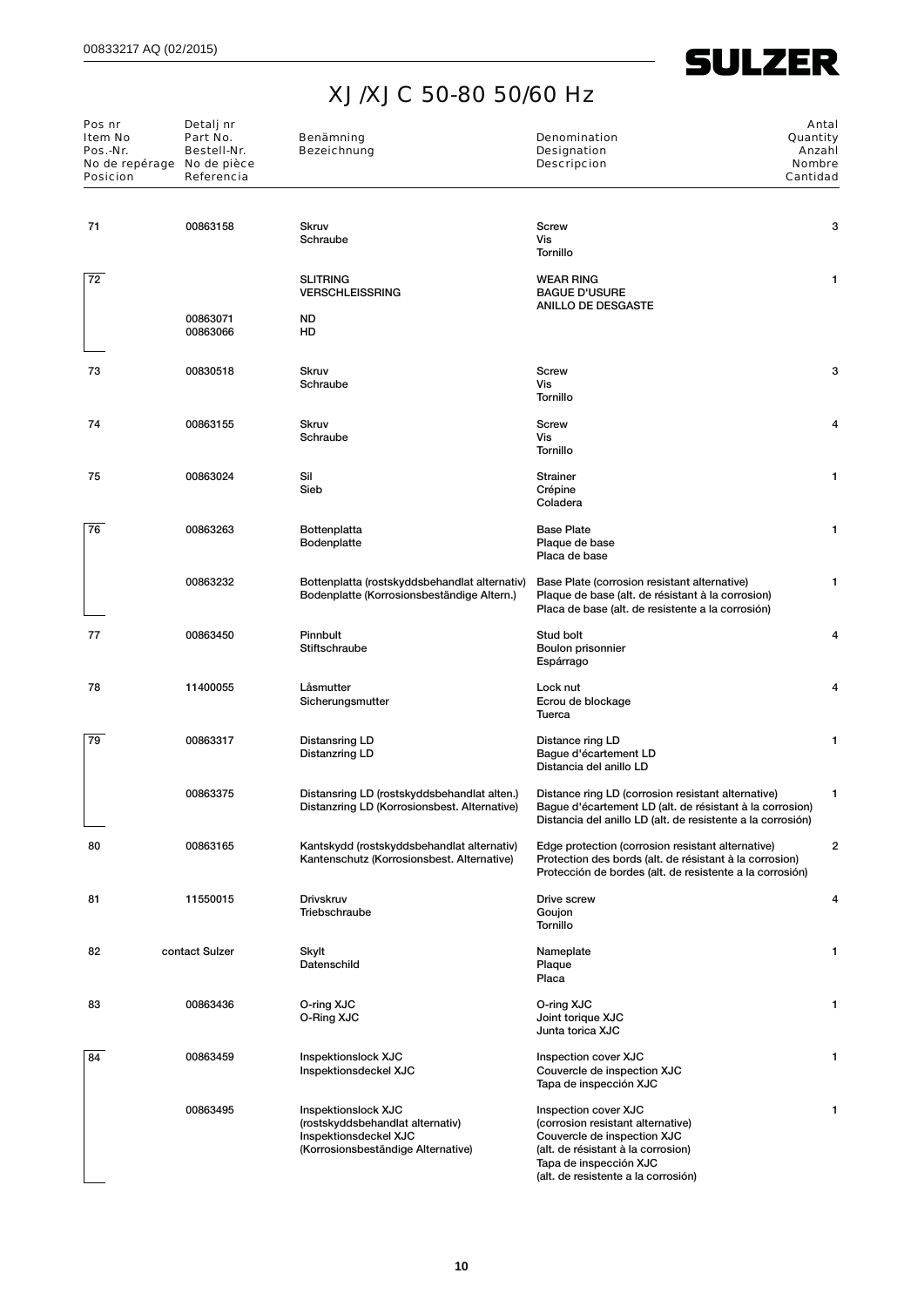| Pos nr<br>Item No<br>Pos.-Nr.<br>No de repérage<br><b>Posicion</b> | Detalj nr<br>Part No.<br>Bestell-Nr.<br>No de pièce<br>Referencia | Benämning<br><b>Bezeichnung</b>                                                                                                                                 | <b>Denomination</b><br>Quantity<br>Designation<br><b>Descripcion</b><br><b>Nombre</b><br>Cantidad                                                                                                                                            | Antal<br>Anzahl |
|--------------------------------------------------------------------|-------------------------------------------------------------------|-----------------------------------------------------------------------------------------------------------------------------------------------------------------|----------------------------------------------------------------------------------------------------------------------------------------------------------------------------------------------------------------------------------------------|-----------------|
| 85                                                                 | 11470016                                                          | <b>Bricka XJC</b><br>Scheibe XJC                                                                                                                                | Washer XJC<br>Rondelle XJC<br>Arandela XJC                                                                                                                                                                                                   | 4               |
| 86                                                                 | 00863498                                                          | <b>Skruv XJC</b><br>Schraube XJC                                                                                                                                | <b>Screw XJC</b><br>Vis XJC<br><b>Tornillo XJC</b>                                                                                                                                                                                           | 4               |
| 87                                                                 | 00863154                                                          | <b>Skruv XJC</b><br>Schraube XJC                                                                                                                                | <b>Screw XJC</b><br>Vis XJC<br><b>Tornillo XJC</b>                                                                                                                                                                                           | 2               |
| 88                                                                 | 00863435                                                          | O-ring XJC<br>O-Ring XJC                                                                                                                                        | O-ring XJC<br>Joint torique XJC<br>Junta torica XJC                                                                                                                                                                                          | 1               |
| 89                                                                 | 00863394                                                          | <b>Mantel XJC</b><br><b>Mantel XJC</b>                                                                                                                          | Jacket XJC<br>Corps de pompe XJC<br>Carcasa exterior XJC                                                                                                                                                                                     | 1               |
|                                                                    |                                                                   | <b>AQUATRONIC VERSION</b><br><b>AQUATRONIC VERSION</b>                                                                                                          | <b>AQUATRONIC VERSION</b><br><b>AQUATRONIC VERSION</b><br><b>AQUATRONIC VERSION</b>                                                                                                                                                          |                 |
| 100                                                                | 00863014                                                          | Lock XJ<br>Decke XJ                                                                                                                                             | Cover XJ<br>Couvercle XJ<br>Tapa XJ                                                                                                                                                                                                          | 1               |
|                                                                    | 00863227                                                          | Lock XJ (rostskyddsbehandlat alternativ)<br>Decke XJ (Korrosionsbeständige Alternative)                                                                         | Cover XJ (corrosion resistant alternative)<br>Couvercle XJ (alternative de résistant à la corrosion)<br>Tapa XJ (altternativa de resistente a la corrosión)                                                                                  | 1               |
|                                                                    | 00863423                                                          | Lock XJC<br>Decke XJC                                                                                                                                           | Cover XJC<br>Couvercle XJC<br>Tapa XJC                                                                                                                                                                                                       | 1               |
|                                                                    | 00863496                                                          | Lock XJC (rostskyddsbehandlat alternativ)<br>Decke XJC (Korrosionsbeständige Altern.)                                                                           | Cover XJC (corrosion resistant alternative)<br>Couvercle XJC (alternative de résistant à la corrosion)<br>Tapa XJC (altternativa de resistente a la corrosión)                                                                               | 1               |
| 101                                                                | 00863320                                                          | Sats - AquaTronic kontakt (inkl. lock, o-ring,<br>kabel, kontakt)<br>Satz - AquaTronic Steckverbinder (inkl. Lock,<br>O-Ring, Kabel, Stecker)                   | Kit - AquaTronic connector (incl. cap, o-ring, cable,<br>connector)<br>Equipement - AquaTronic connecteur (incl. couvercle,<br>joint torique, cáble, connecteur)<br>Kit - AquaTronic conector (incl. tapa, junta torica, cable,<br>conector) | 1               |
| 102                                                                | 00863294                                                          | Lock, AquaTronic kontakt (inkl. i sats)<br>Deckel, AquaTronic Steckverbinder<br>(in Satz eingeschlossen)                                                        | Cap, AquaTronic connector (included in kit)<br>Couvercle, AquaTronic connecteur (incl. in équipement)<br>Tapa, AquaTronic conector (incl. in kit)                                                                                            | 1               |
| 103                                                                | 00863377                                                          | Kontakt (inkluderad i sats)<br>Stecker (in Satz eingeschlossen)                                                                                                 | Connector (included in kit)<br>Connecteur (incl. in équipement)<br>Conector (incl. in kit)                                                                                                                                                   | 1               |
| 104                                                                | 00863210                                                          | Kabeltätning<br>Kabeldichtung                                                                                                                                   | Cable seal<br>Manchon caotchouc<br>Manguito de cable                                                                                                                                                                                         | 1               |
| 105                                                                | 00863329                                                          | AquaTronic kommunikationskabel<br>AquaTronic Kommunikationskabel                                                                                                | AquaTronic communication cable<br>AquaTronic câble de communication<br>AquaTronic cable de comunicación                                                                                                                                      | 1               |
| 106                                                                |                                                                   | <b>STICKPROPP</b><br><b>STECKER</b>                                                                                                                             | <b>PLUG</b><br><b>FICHE</b><br><b>CLAVIJA DE CONEXIÓN</b>                                                                                                                                                                                    |                 |
|                                                                    | 13100003<br>00863430<br>00863431<br>00863432                      | XJ 50 / XJC 50<br>CEE 16 A, 400 V 50 Hz, 380 V 60 Hz, 3~<br>CEE 16 A, 500 V 50 Hz, 460 V 60 Hz, 3~<br>CEE 16 A, 575 V 60 Hz, 3~<br>CEE 32 A, 230 V 50/60 Hz, 3~ |                                                                                                                                                                                                                                              |                 |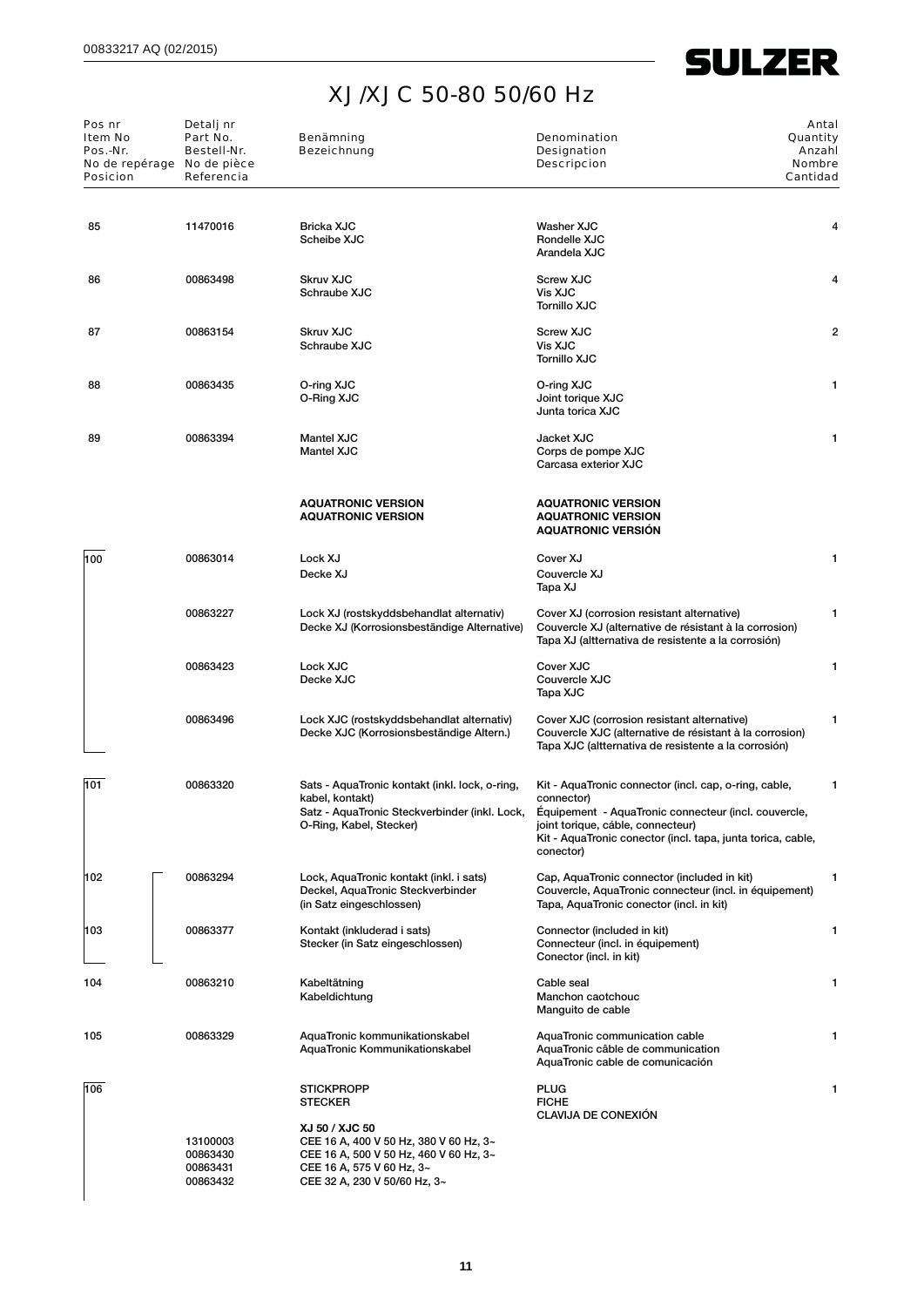

| Pos nr<br>Item No<br>Pos.-Nr.<br>No de repérage No de pièce<br><b>Posicion</b> | Detalj nr<br>Part No.<br>Bestell-Nr.<br>Referencia       | Benämning<br><b>Bezeichnung</b>        |                                                                                                                                                               | Denomination<br>Designation<br><b>Descripcion</b>                                                                                                          | Antal<br>Quantity<br>Anzahl<br><b>Nombre</b><br>Cantidad |
|--------------------------------------------------------------------------------|----------------------------------------------------------|----------------------------------------|---------------------------------------------------------------------------------------------------------------------------------------------------------------|------------------------------------------------------------------------------------------------------------------------------------------------------------|----------------------------------------------------------|
|                                                                                | 13100003<br>00863430<br>00863431<br>00863432<br>13100004 | XJ 80 / XJC 80                         | CEE 16 A, 400 V 50 Hz, 3~<br>CEE 16 A, 500 V 50 Hz, 460 V 60 Hz, 3~<br>CEE 16 A, 575 V 60 Hz, 3~<br>CEE 32 A, 230 V 50/60 Hz, 3~<br>CEE 32 A, 380 V 60 Hz, 3~ |                                                                                                                                                            |                                                          |
| 107                                                                            |                                                          | <b>AQUATRONIC</b><br><b>AQUATRONIC</b> |                                                                                                                                                               | <b>AQUATRONIC</b><br><b>AQUATRONIC</b><br><b>AQUATRONIC</b>                                                                                                | 1                                                        |
|                                                                                | 00863148                                                 |                                        | 12A DS XJ 50 / XJC 50 400-500 V 50 Hz, 460-575 V 60 Hz<br>XJ 80 500 V 50 Hz, 575 V 60 Hz                                                                      |                                                                                                                                                            |                                                          |
|                                                                                | 00863150                                                 |                                        | 16A SS XJ 50 / XJC 50 400 V 50 Hz, 380-460 V 60 Hz<br>XJ 80 / XJC 80 400 V 50 Hz, 460 V 60 Hz                                                                 |                                                                                                                                                            |                                                          |
|                                                                                | 00863151                                                 |                                        | 32A SS XJ 50 / XJC 50 230 V 50 Hz, 230 V 60 Hz<br>XJ 80 / XJC 80 230 V 50 Hz, 230-380 V 60 Hz                                                                 |                                                                                                                                                            |                                                          |
| 108                                                                            | 00863170                                                 | Skruv<br>Schraube                      |                                                                                                                                                               | Screw<br>Vis<br>Tornillo                                                                                                                                   | 3/5                                                      |
| 109                                                                            |                                                          |                                        | <b>KONTAKTOR (INKL SPOLE)</b><br>SCHALTSCHUTZ (INKL. SPULE)                                                                                                   | CONTACTOR (INCL. COIL)<br>CONTACTEUR (INCL. BOBINE)<br>CONTACTOR (INCL. BOBINA)                                                                            | 1                                                        |
|                                                                                | 00863220                                                 |                                        | XJ 50 / XJC 50 500 V 50 Hz, 575 V 60 Hz                                                                                                                       |                                                                                                                                                            |                                                          |
|                                                                                | 00863319                                                 |                                        | XJ 50 400 V 50 Hz, 380-460 V 60 Hz<br>XJ 80 500 V 50 Hz, 575 V 60 Hz                                                                                          |                                                                                                                                                            |                                                          |
| 110                                                                            | 00832254                                                 | <b>Skruv</b><br>Schraube               |                                                                                                                                                               | <b>Screw</b><br>Vis<br>Tornillo                                                                                                                            | 3                                                        |
| 111                                                                            | 11510014                                                 | <b>Bricka</b><br>Scheibe               |                                                                                                                                                               | Washer<br>Rondelle<br>Arandela                                                                                                                             | 3                                                        |
| 112                                                                            | 00863090                                                 | DIN-skena<br>Profileschiene            |                                                                                                                                                               | Omega rail<br>Chapeau profilé<br>Rail                                                                                                                      | 1                                                        |
|                                                                                |                                                          | <b>TILLBEHÖR</b><br><b>ZUBEHÖR</b>     |                                                                                                                                                               | <b>ACCESSORIES</b><br><b>ACCESSOIRES</b><br><b>ACCESORIOS</b>                                                                                              |                                                          |
| 113                                                                            |                                                          |                                        | SATS - NIVÅDRÄNKSOND<br>SATZ - NIVEAU EINTAUCHSONDE                                                                                                           | <b>KIT - LEVEL SENSOR</b><br>ÉQUIPEMENT - DÉTECTEUR DE NIVEAU<br>KIT - SENSOR DE NIVEL                                                                     | 1                                                        |
|                                                                                |                                                          | XJ 50 / XJ 80                          |                                                                                                                                                               |                                                                                                                                                            |                                                          |
|                                                                                | 00863198                                                 |                                        | Sats - Nivådränksond<br>Satz - Niveau Eintauchsonde                                                                                                           | Kit - Level sensor<br>Équipement - Détecteur de niveau<br>Kit - Sensor de nivel                                                                            | 1                                                        |
|                                                                                | 00863104                                                 |                                        | Nivådränksond (inkluderad i sats)                                                                                                                             | Level sensor (included in kit)<br>Niveau Eintauchsonde (in Satz eingeshlossen) Détecteur de niveau (incl. in équipement)<br>Sensor de nivel (incl. in kit) | 1                                                        |
|                                                                                | 00863303                                                 |                                        | Fäste (inkluderad i sats)<br>Halterung (in Satz eingeshlossen)                                                                                                | Bracket (included in kit)<br>Support (incl. in équipement)<br>Soporte (incl. in kit)                                                                       | 1                                                        |
|                                                                                |                                                          |                                        |                                                                                                                                                               |                                                                                                                                                            |                                                          |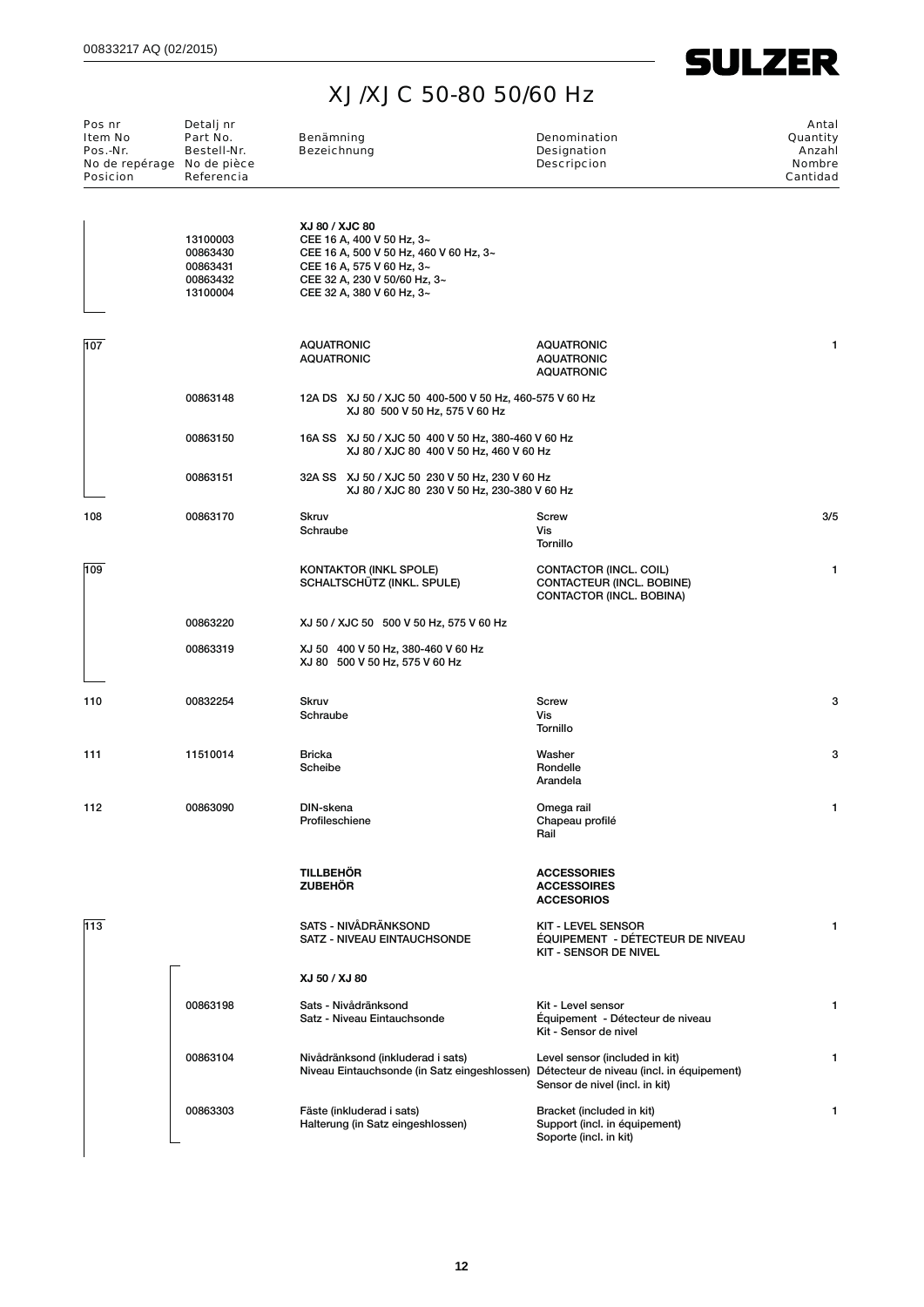### XJ/XJC 50-80 50/60 Hz

| Pos nr<br>Item No<br>Pos.-Nr.<br><b>Posicion</b> | Detalj nr<br>Part No.<br>Bestell-Nr.<br>No de repérage No de pièce<br>Referencia | Benämning<br>Bezeichnung                                                                                                    | Denomination<br><b>Designation</b><br><b>Descripcion</b>                                  | Antal<br>Quantity<br>Anzahl<br><b>Nombre</b><br>Cantidad |
|--------------------------------------------------|----------------------------------------------------------------------------------|-----------------------------------------------------------------------------------------------------------------------------|-------------------------------------------------------------------------------------------|----------------------------------------------------------|
|                                                  |                                                                                  | XJC 50 / XJC 80                                                                                                             |                                                                                           |                                                          |
|                                                  | 00863499                                                                         | Sats - Nivådränksond<br>Satz - Niveau Eintauchsonde                                                                         | Kit - Level sensor<br>Équipement - Détecteur de niveau<br>Kit - Sensor de nivel           | 1                                                        |
|                                                  | 00863104                                                                         | Nivådränksond (inkluderad i sats)<br>Niveau Eintauchsonde (in Satz eingeshlossen) Détecteur de niveau (incl. in équipement) | Level sensor (included in kit)<br>Sensor de nivel (incl. in kit)                          | 1                                                        |
|                                                  | 00863396                                                                         | Fäste (inkluderad i sats)<br>Halterung (in Satz eingeshlossen)                                                              | Bracket (included in kit)<br>Support (incl. in équipement)<br>Soporte (incl. in kit)      | 1                                                        |
| 114                                              |                                                                                  | <b>AQUAPLUG</b><br><b>AQUAPLUG</b>                                                                                          | <b>AQUAPLUG</b><br><b>AQUAPLUG</b>                                                        | 1                                                        |
|                                                  | 00863365                                                                         | 208-230 V, 16 A                                                                                                             | <b>AQUAPLUG</b>                                                                           |                                                          |
|                                                  | 00863366                                                                         | 208-230 V, 32 A                                                                                                             |                                                                                           |                                                          |
|                                                  | 00863184                                                                         | 380-415 V, 16 A                                                                                                             |                                                                                           |                                                          |
|                                                  | 00863288<br>00863542                                                             | 380-415 V, 32 A<br>460-550 V, 16 A                                                                                          |                                                                                           |                                                          |
|                                                  | 00863543                                                                         | 460-550 V, 32 A                                                                                                             |                                                                                           |                                                          |
|                                                  | 00863369                                                                         | 575-600 V, 16 A                                                                                                             |                                                                                           |                                                          |
|                                                  | 00863370                                                                         | 575-600 V, 32 A                                                                                                             |                                                                                           |                                                          |
| 115                                              |                                                                                  | AQUAPLUG ADAPTERENHET                                                                                                       | AQUAPLUG ADAPTER UNIT                                                                     | 1                                                        |
|                                                  |                                                                                  | AQUAPLUG ADAPTEREINHEIT                                                                                                     | AQUAPLUG UNITÉ D'ADAPTATION<br>AQUAPLUG ADAPTADOR DE UNIDAD                               |                                                          |
|                                                  | 00863311                                                                         | 208-230 V, 16 A                                                                                                             |                                                                                           |                                                          |
|                                                  | 00863312                                                                         | 208-230 V, 32 A                                                                                                             |                                                                                           |                                                          |
|                                                  | 00863308                                                                         | 380-415 V, 16 A                                                                                                             |                                                                                           |                                                          |
|                                                  | 00863309                                                                         | 380-415 V, 32 A                                                                                                             |                                                                                           |                                                          |
|                                                  | 00863313                                                                         | 460-550 V, 16 A                                                                                                             |                                                                                           |                                                          |
|                                                  | 00863314                                                                         | 460-550 V, 32 A                                                                                                             |                                                                                           |                                                          |
|                                                  | 00863315                                                                         | 575-600 V, 16 A                                                                                                             |                                                                                           |                                                          |
|                                                  | 00863316                                                                         | 575-600 V, 32 A                                                                                                             |                                                                                           |                                                          |
|                                                  | 00863178                                                                         | Zinkanodbandsats                                                                                                            | Zinc anode belt kit                                                                       | 1                                                        |
|                                                  |                                                                                  | Zinkannodenbändersatz                                                                                                       | Ceinture d'anodes en zinc<br>Cinturión con ánodos de zinc                                 |                                                          |
|                                                  |                                                                                  |                                                                                                                             |                                                                                           |                                                          |
|                                                  |                                                                                  | Seriekoppling komplett<br>Serienkupplung komplett                                                                           | Series connection complete<br>Raccord d'accouplement complet<br>Conexión en serie complet | 1                                                        |
|                                                  | 00863325                                                                         | З"                                                                                                                          |                                                                                           |                                                          |
|                                                  | 00863326                                                                         | 4"                                                                                                                          |                                                                                           |                                                          |
|                                                  |                                                                                  | Stickpropp - se position 106                                                                                                | Plug - see position 106                                                                   | 1                                                        |
|                                                  |                                                                                  | Stecker - siehe Position 106                                                                                                | Fiche - voir la position 106                                                              |                                                          |

Clavija de conexión - ver la posición 106